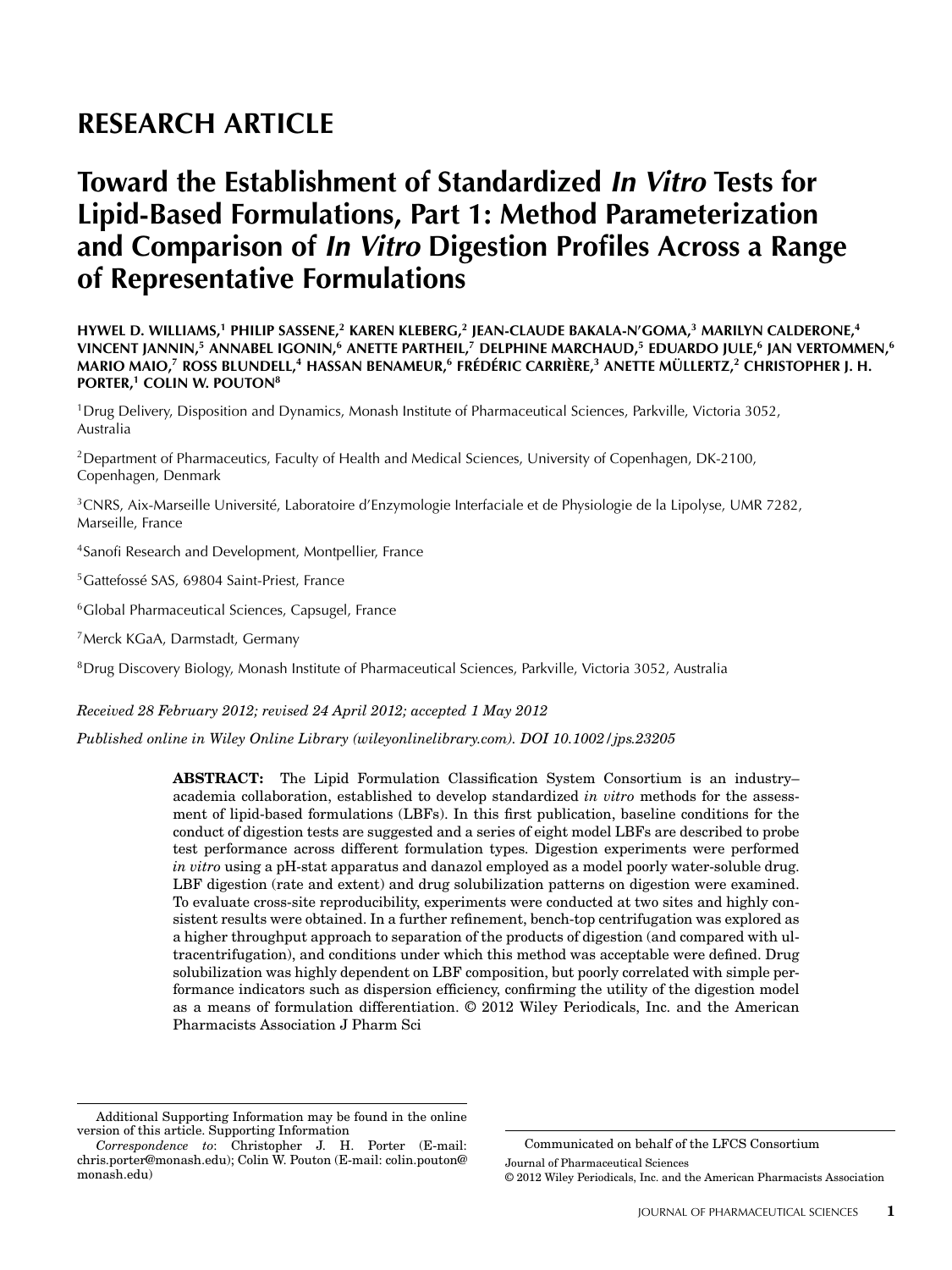**Keywords:** LFCS Consortium; lipid-based drug delivery systems; SEDDS; drug solubilization; *in vitro* digestion testing; Solubility; Biopharmaceutics classification system (BCS); Bioavailability; In vitro models; Precipitation

#### **INTRODUCTION**

The issue of low aqueous drug solubility continues to hinder the robust testing of new chemical entities during drug discovery and development. Of the many formulation strategies that have been used to address the obstacles associated with low solubility, lipid-based formulations (LBFs) have generated significant interest.<sup>1</sup> The composition of LBFs can vary widely, although common design features include the presence of molecularly dispersed drug within a blend of various polar and nonpolar oils with/without surfactant and cosolvent.<sup>2,3</sup> As the drug is presented to the gastrointestinal (GI) tract in solution, although in an oily liquid, the use of LBFs circumvents the limitations to solubility introduced by solute–solute interactions in the crystalline solid.4 LBFs also promote drug solubilization in the GI fluids via the provision of surfactants and lipids (and their digestion products) that collectively supplement the inherent solubilization capacity of the endogenous GI fluids (i.e., that provided by bile salts, phospholipids, and cholesterol secreted in bile).

Unlike many traditional formulations, the physical and chemical nature of most LBFs is dramatically changed after oral administration by the interaction with biliary and pancreatic secretions in the small intestine, in a process analogous to the digestion of food-based lipids.<sup>5</sup> The major mechanism of chemical change is that of lipid digestion. Lipid digestion is mediated by pancreatic lipases and esterases that are secreted into the upper small intestine in response to the ingestion of exogenous lipid, and to a lesser extent by acid-stable lipases in the stomach.<sup>6</sup> The lipid digestion products generated are subsequently solubilized by bile salt–phospholipid–cholesterol-mixed micelles secreted in bile, resulting in the formation of a range of colloidal species in the GI fluids. The resulting colloidal structures support the solubilization of exogenously administered lipids and coadministered poorly water-soluble drugs. LBFs, therefore, exploit the lipid digestion and absorption cascade, such that drug incorporated into the administered lipid vehicle is transferred into the colloidal phases produced during lipid digestion and these species shuttle digestion products and drug from the lipid substrate to the intestinal wall for absorption.5,7–10 Current understanding suggests that a critical aspect of this process is the avoidance of drug precipitation during processing of lipid formulations because regeneration of the solid state results in a reversion to a situation consistent with administration of a crystalline drug suspension (where dissolution rate is typically a limitation to drug absorption for poorly water-soluble drugs). One caveat to this overarching suggestion is the recent realization that drug precipitation from LBFs may, for some compounds, result in the amorphous drug being formed.<sup>11</sup> In this case, the process of redissolution of precipitated drug is expected to be faster than if the drug were to precipitate in the crystalline form.

The basic mechanisms by which LBFs promote drug absorption are therefore reasonably well developed. The specific determinants of *in vivo* performance, however, are not fully understood, and robust approaches to probe *in vivo* performance using *in vitro* tests remain poorly defined. The determinants of *in vitro* and *in vivo* performance are likely to include (1) the capacity of the formulation to maintain solvent capacity on dilution and digestion, (2) the rate of formulation digestion [which dictates the rate and quantity of lipid (or surfactant) digestion products and drug that partitions from the oil reservoir into the intestinal milieu], and (3) the solubilization capacity of the localized GI environment when enriched with the products of the digested formulation.<sup>12–15</sup> These determinants are applicable to a wide range of LBF as digestion will inevitably impact on the solubilization capacity of all formulations that contain digestible lipids or surfactants. Digestion of poorly dispersed lipid-rich LBF (such as simple lipid solutions) is typically beneficial to drug absorption because digestion leads to the generation of more amphiphilic lipid digestion products that are more readily incorporated into bile salt–phospholipid-mixed micelles. Digestion therefore catalyzes the *in situ* assembly of highly dispersed colloidal phases with high drug solubilization capacities. In contrast, self-emulsifying formulations and formulations with high proportions of surfactant and cosolvent do not require digestion to reduce particle size because initial dispersion of the formulation commonly leads to the production of nanometer-sized colloidal droplets. Formulation digestion remains unavoidable, however, and may be detrimental to absorption if digestion leads to a decrease in solubilization capacity and drug precipitation.

In an attempt to better understand the performance of a wide range of LBFs, *in vitro* lipid digestion models have emerged as a possible mechanism by which the complex series of *in vivo* interactions that underpin utility may be modeled and predicted *in vitro*. 16–24 In these models, the lipid formulation (containing incorporated drug) is dispersed in a digestion medium that is broadly representative of the contents of the upper small intestine, and digestion of the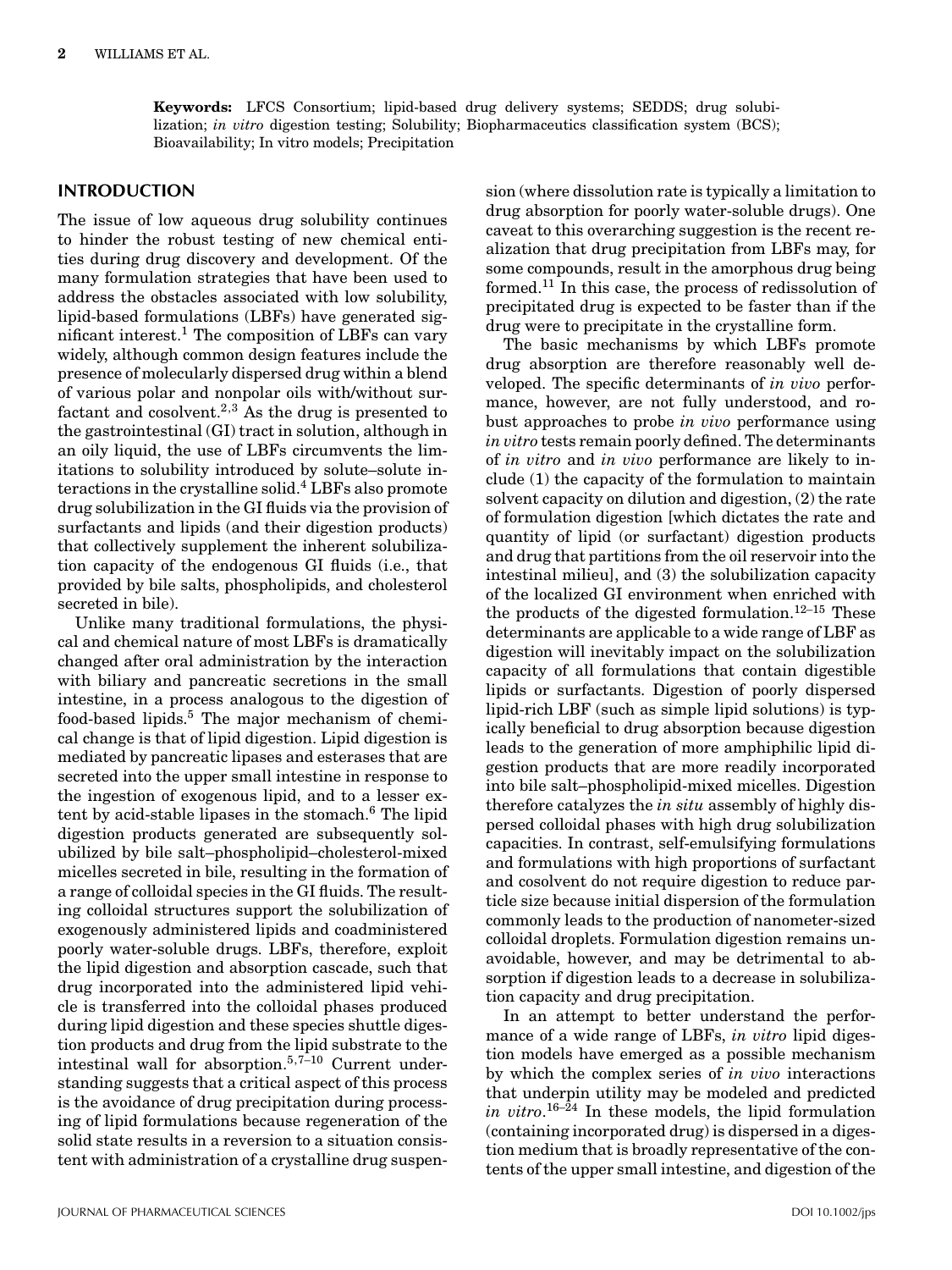formulation is initiated by addition of a porcinederived pancreatic extract containing pancreatic lipase and other pancreatic enzymes. Formulation digestion results in the liberation of fatty acid (FA) from either glyceride lipids or surfactant FA esters, and this leads to a drop in the pH of the digest. By conducting digests in a pH-stat titrator, the transient drop in pH is monitored and neutralized by equimolar titration of sodium hydroxide, thereby maintaining pH at a set point. Quantification of the rate of addition of base therefore provides an indirect measure of the rate and extent of lipid digestion, on the condition that FAs are ionized at the pH of the assay. Samples may be removed at intervals during the digestion test and mixed with a lipolysis inhibitor prior to separation by high-speed ultracentrifugation. Ultracentrifugation may result in the separation of three potentially distinct phases: a pellet phase containing precipitated drug; an aqueous colloid phase containing solubilized drug; and an oily phase containing a mixture of incompletely digested lipid, any phaseseparated digestion products, and incorporated drug.

The use of lipid digestion models to better understand formulation performance continues to inform the broader literature, but interpretation of data obtained across different laboratories is currently limited by variations in the experimental conditions employed such as the test pH; the volume of the test; and the concentrations of bile salt, calcium, and buffering agents employed. The current communication presents the first in a series of papers generated by a consortium of academic and industrial members [the Lipid Formulation Classification System (LFCS) Consortium] that aim to establish common and discriminating methods for the conduct of *in vitro* digestion tests.

Proposed by Pouton, $^2$  the LFCS categorizes lipid formulations according to formulation properties including whether or not water-soluble excipients are included, the particle size of the formulation on dispersion, and the role of lipid digestion in formulation performance *in vivo.* The initial objective of the LFCS was to generate a framework to facilitate better understanding of the performance of differing formulation types and to aid comparison of data obtained for similar "classes" of formulation. $^2$  In attempting to apply the LFCS, however, it has become increasingly evident that this is not possible without some level of standardization of the conditions employed to test formulations *in vitro*. <sup>3</sup> To address this need, the LFCS Consortium has been established to develop standardized methods for formulation assessment of LBFs using *in vitro* testing protocols. The Consortium comprises academic groups from Monash University, the University of Copenhagen, and the CNRS in Marseille and industrial collaborators organized into primary and associate Consortium members. During the first year, the primary industrial members were Capsugel, Sanofi, Gattefossé, and Merck Serono.

This first publication from the consortium establishes a panel of eight LBFs that have been chosen to span the range of the four LFCS classes and identifies the experimental variables that are critical to the *in vitro* performance of these exemplar formulations. The conditions required to facilitate the generation of consistent data across different laboratories have been evaluated and the impact of variation in sampling methodology and sample analysis across different formulation types examined. Preliminary conclusions regarding the design of testing protocols are described and form the baseline conditions for a series of subsequent investigations of the impact of method variation on *in vitro* performance.

#### **MATERIALS AND METHODS**

#### **Materials**

Details of the lipidic excipients used within the LFCS Consortium can be found in Table 1. Danazol was kindly supplied by Sterling Pharmaceuticals (Sydney, Australia) and Indis (Aartselaar, Belgium). Preliminary studies revealed that the two different batches of this drug showed comparable solubility in pH 6.5 Tris-maleate buffer  $(0.7-1.2 \mu g/mL)$ , and the values obtained were within the range of previously reported values.25 Sodium taurodeoxycholate *>*95% (NaTDC), 4-bromophenylboronic acid, and the porcine pancreatin extract [P7545, 8× United States Pharmacopeia (USP) specifications activity] were all obtained from Sigma Chemical Company (St. Louis, Missouri). Phosphatidylcholine (PC) (Lipoid E PC S, ∼99.2% pure, from egg yolk) was obtained from Lipoid (Lipoid GmbH, Ludwigshafen, Germany). One mole per liter sodium hydroxide, which was diluted to obtain 0.2 and 0.6 M NaOH titration solutions, was purchased from Merck (Darmstadt, Germany). Water was obtained from a Milli-Q water purification system (Millipore, Bedford, Massachusetts). All other chemicals and solvents were of analytical purity or high-performance liquid chromatography (HPLC) grade.

#### **Selection of Exemplar LBFs for Investigation in the LFCS Consortium**

The compositions of the eight lipid formulations investigated by the consortium are shown in Table 2. Formulations were chosen to span the four classes of the LFCS, $2$  and contained either long-chain (LC) or medium-chain (MC) lipid excipients. Attempts were made to keep the lipid–surfactant ratio constant between formulations with a view to aiding interformulation comparison. For example, types II and IIIA formulations comprised an equal quantity of lipid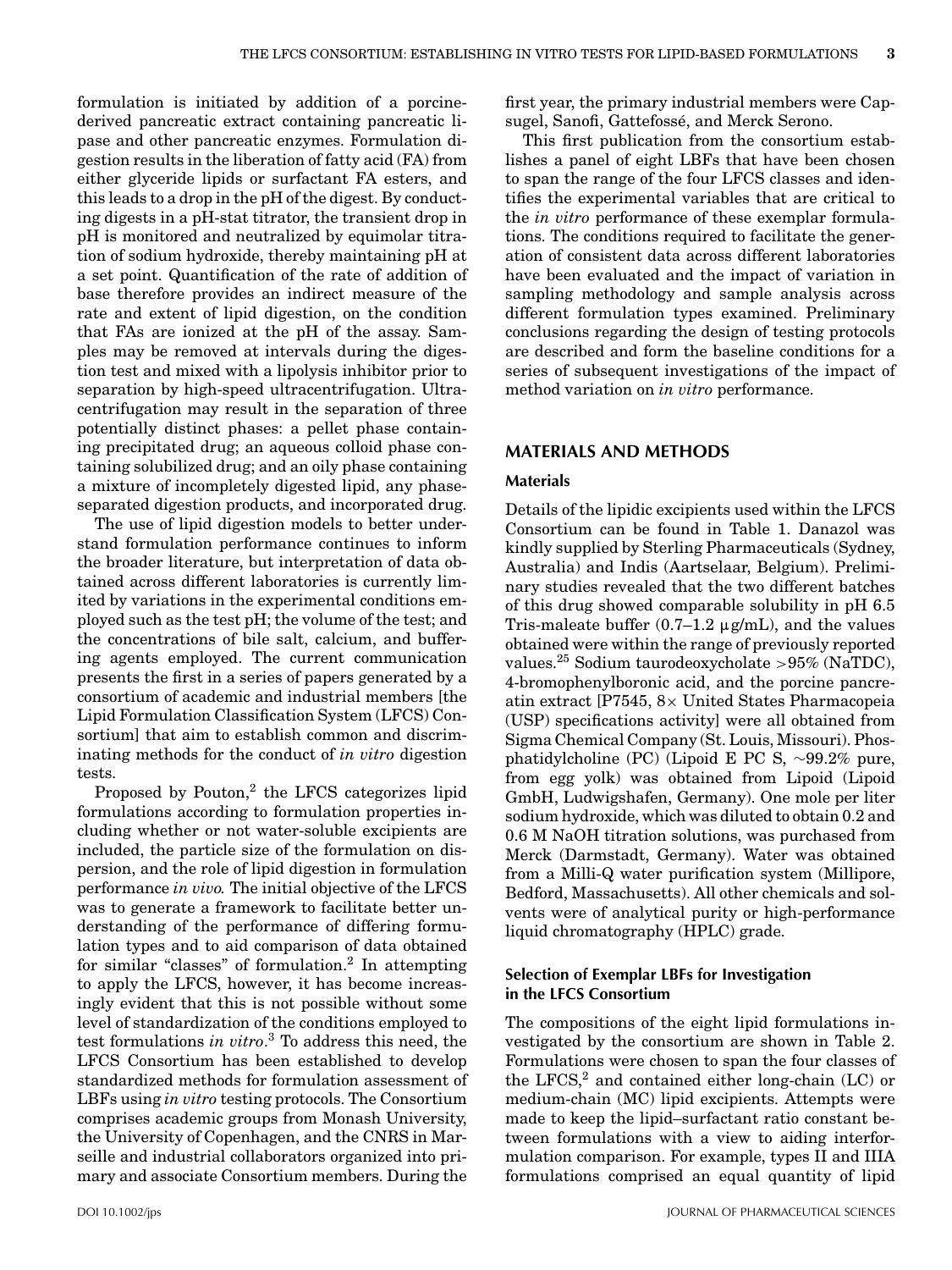| Excipient                  | Source                                             | Description of Batches                                                                                                                                                                                           |  |  |
|----------------------------|----------------------------------------------------|------------------------------------------------------------------------------------------------------------------------------------------------------------------------------------------------------------------|--|--|
| Triglyceride:              |                                                    |                                                                                                                                                                                                                  |  |  |
| Corn oil                   | Sigma, St. Louis, Missouri                         | Long-chain triglyceride consisting of 39.4%–62.0% linoleic acid $(C_{18-2})$ ,<br>20.0%–42.2% oleic acid $(C_{18-1})$ , 8.6%–16.5% palmitic acid $(C_{16})$ , and<br>1.0%-3.3% stearic acid $(C_{18})$           |  |  |
| Captex 300                 | Abitec Corporation,<br>Columbus, Ohio              | Medium-chain triglyceride mainly consisting of 65.7% caprylic acid $(C_8)$<br>and 33.7% capric acid $(C_{10})$                                                                                                   |  |  |
| Mixed glycerides:          |                                                    |                                                                                                                                                                                                                  |  |  |
| Maisine <sup>TM</sup> 35-1 | Gattefossé, St. Priest,<br>France                  | Blend of partially digested long-chain glycerides: 33.5% monoglyceride,<br>50.9% diglyceride, and 14.7% triglyceride, predominantly of linoleic acid<br>$(51.1\%, C_{18.2})$ and oleic acid $(32.8\%, C_{18.1})$ |  |  |
| Capmul MCM                 | Abitec Corporation                                 | Blend of partially digested medium-chain glycerides: 60.7% monoglyceride,<br>33.1% diglyceride, and 4.4% triglyceride, predominantly of caprylic acid<br>$(82.8\%, C_8)$                                         |  |  |
| Surfactants:               |                                                    |                                                                                                                                                                                                                  |  |  |
| Tween 85                   | Sigma                                              | Polyoxyethylene sorbitan trioleate (HLB 11)                                                                                                                                                                      |  |  |
| Cremophor EL               | <b>BASF</b> Corporation,<br>Washington, New Jersey | Polyethoxylated castor oil (HLB 14-16)                                                                                                                                                                           |  |  |
| Cosolvents:                |                                                    |                                                                                                                                                                                                                  |  |  |
| Transcutol HP              | Gattefossé                                         | Diethylene glycol monoethyl ether                                                                                                                                                                                |  |  |

|  |  |  | Table 1. Details of the Lipidic Excipients Used in the Model LBFs Investigated by the LFCS Consortium in this Study |
|--|--|--|---------------------------------------------------------------------------------------------------------------------|
|--|--|--|---------------------------------------------------------------------------------------------------------------------|

and surfactant and only differed by the nature of surfactant (Table 2). Properties that varied across the formulation range included (1) the capacity to self-emulsify, (2) digestibility, (3) drug solvency in the formulation, and (4) particle size on dispersion. The disparate nature of the formulations was critical to the aims of the LFCS consortium, that is, to establish *in vitro* testing methods that are applicable across a range of lipid formulations. At this point, the Consortium has focused on liquid–lipid formulations. Solid

and semisolid systems will be addressed in subsequent studies.

#### **Determination of Danazol Equilibrium Solubility in the LBFs**

The equilibrium solubility of danazol in each formulation was determined using a previously reported method.<sup>26</sup> In brief, danazol was added in excess to 4 mL borosilicate glass vials containing 2 g lipid formulation. Vials were allowed to equilibrate at

**Table 2.** Composition of the Exemplar LBFs Investigated by the LFCS Consortium in this Study and Physical Properties Following Dispersion in the Digestion Medium

| Formulation Type | Composition $(\% w/w)$                                                         | Appearance on Dispersion <sup><math>a</math></sup> | Particle Size $^b$ (nm)                             | Polydispersity $b$                   |
|------------------|--------------------------------------------------------------------------------|----------------------------------------------------|-----------------------------------------------------|--------------------------------------|
| I-MC             | 50.0% Captex 300<br>50.0% Capmul MCM                                           | Opaque emulsion                                    | n/a <sup>c</sup>                                    |                                      |
| II-MC            | 32.5% Captex 300<br>32.5% Capmul MCM<br>35.0% Tween 85                         | Opaque emulsion                                    | 1 in $36: n/a^c$<br>1 in 250: $190.2 \pm 2.7$       | $0.068 \pm 0.05$                     |
| <b>IIIA-MC</b>   | 32.5% Captex 300<br>32.5% Capmul MCM<br>35.0% Cremophor EL                     | Ultrafine dispersion                               | 1 in 36: $29.1 \pm 0.6$<br>1 in 250: $36.2 \pm 0.9$ | $0.062 \pm 0.01$<br>$0.088 \pm 0.02$ |
| IIIB-MC          | 25.0% Capmul MCM<br>75.0% Cremophor EL<br>25.0% Transcutol HP                  | Ultrafine dispersion                               | 1 in 36: $21.4 \pm 0.5$<br>1 in 250: $14.0 \pm 2.7$ | $0.111 \pm 0.01$<br>$0.138 \pm 0.10$ |
| LLC              | $50.0\%$ corn oil<br>$50.0\%$ Maisine <sup>TM</sup> 35-1                       | Coarse emulsion                                    | $n/a^c$                                             |                                      |
| $II-LC$          | $32.5\%$ corn oil<br>$32.5\%$ Maisine <sup>TM</sup> 35-1<br>35.0% Tween 85     | Coarse-opaque emulsion                             | n/a <sup>c</sup>                                    |                                      |
| <b>IIIA-LC</b>   | $32.5\%$ corn oil<br>$32.5\%$ Maisine <sup>TM</sup> 35-1<br>35.0% Cremophor EL | Ultrafine dispersion                               | 1 in 36: $61.8 \pm 0.4$<br>1 in 250: $58.4 \pm 1.3$ | $0.197 \pm 0.01$<br>$0.149 \pm 0.01$ |
| <b>IV</b>        | 50.0% Cremophor EL<br>50.0% Transcutol HP                                      | Transparent solution                               | 1 in 36: $13.1 \pm 0.4$<br>1 in 250: $9.9 \pm 0.5$  | $0.033 \pm 0.01$<br>$0.111 \pm 0.06$ |

*<sup>a</sup>*Appearance following dispersion of 1 g LBF in 36 mL digestion medium (37◦C).

*<sup>b</sup>*Mean particle size of the dispersed LBF following a 1 in 36 and 1 in 250 dilution in the digestion medium (37◦C). Values are expressed as means (*n* = 3)  $\pm$  1 SD.

*<sup>c</sup>*Colloids formed on dispersion were too large to be measured accurately (i.e., polydispersity *>* 0.5). LC, long chain; MC, medium chain.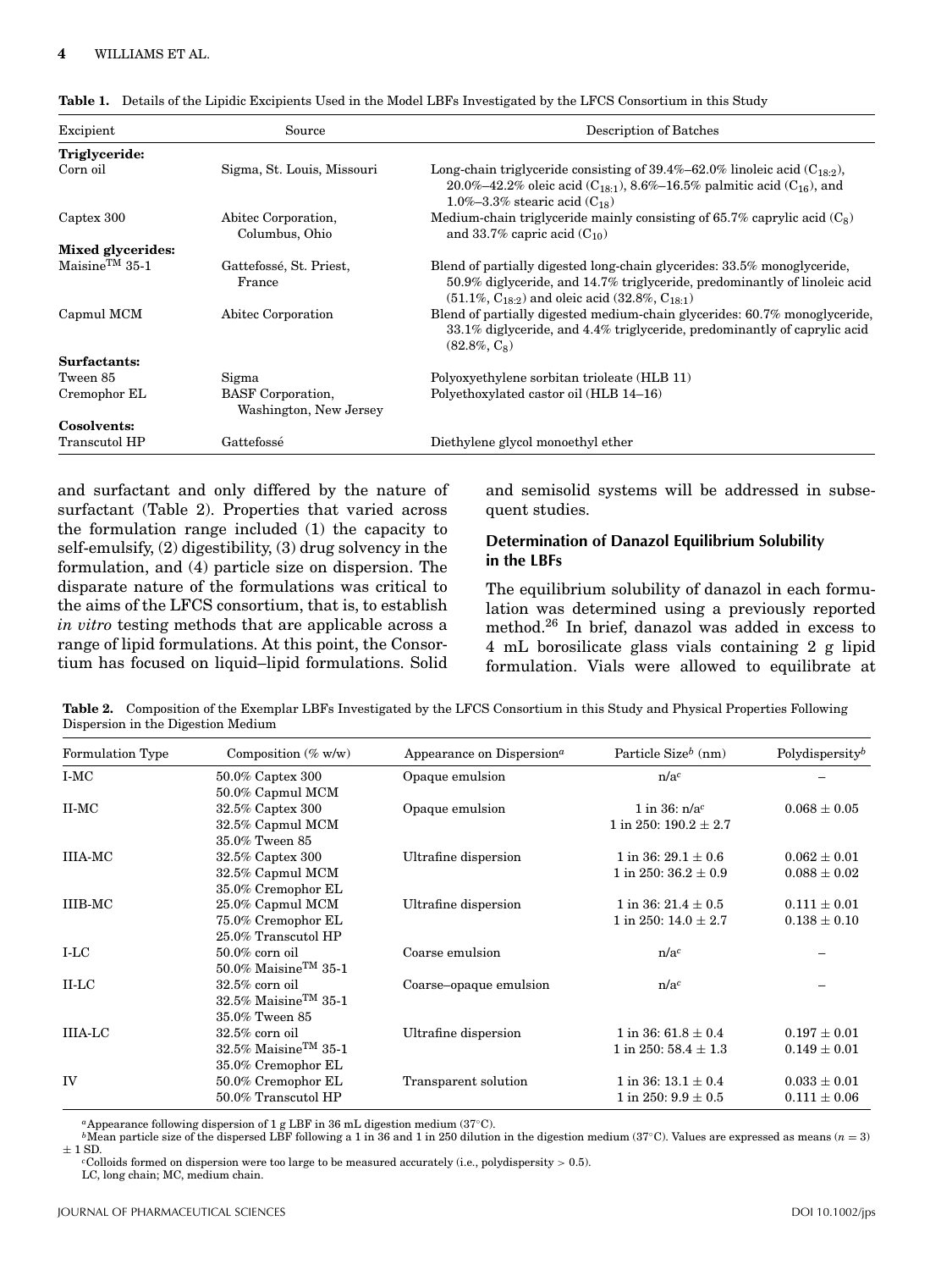37◦C with periodic vortex mixing to ensure that undissolved drug particles were suspended in the lipid slurry. At intervals, vials were centrifuged (Eppendorf 5408R centrifuge; Eppendorf AG, Hamburg, Germany) at 4000 rpm (2800*g*) and 37◦C for 30 min. This separated samples into a solid pellet phase and a particle-free supernatant. Accurately weighed samples were removed from the supernatant, transferred to 5 mL volumetric flasks and made up to volume with chloroform–methanol (2:1, v/v). Aliquots (50–100  $\mu$ L) were diluted *>*10-fold with methanol and analyzed for danazol content by HPLC (see the section *HPLC Detection of Danazol* below for details). Equilibrium solubility was defined as the value attained when consecutive solubility values differed by less than 5%. For danazol, this was achieved within 24 h for most LBFs and within 72 h for all formulations.

#### **Drug Incorporation into the LBFs**

Formulations were loaded with danazol at 80% of the saturated solubility of the drug in the formulation. The required mass of danazol was weighed directly into clean screw-top glass vials, and drug-free lipid formulation was added up to the target mass loading. Vials were sealed, vortex mixed, and incubated at 37◦C for at least 24 h prior to testing. The danazol content in the formulation was verified (in triplicate) on the day of testing using sampling and analysis processes as described in the section *Determination of Danazol Equilibrium Solubility in the LBFs* above.

#### **In Vitro Evaluation of the LBFs**

#### **Digestion Experiments**

Standardized equipment for performing *in vitro* digestion tests was identified based largely on earlier descriptions of the *in vitro* digestion test.27,28 The experimental setup employed by the LFCS Consortium consisted of a pH-stat apparatus (Metrohm<sup>®</sup> AG, Herisau, Switzerland), comprising a Titrando 802 propeller stirrer/804 Ti Stand combination, a glass pH electrode (iUnitrode), and two 800 Dosino dosing units coupled to 10 mL autoburettes (Metrohm® AG). The apparatus was connected to a PC and operated using Tiamo 2.0 software (Metrohm $^{\text{\tiny{(B)}}}.$ 

## **Initial Reference Conditions for In Vitro Digestion in the LFCS Consortium**

The initial reference conditions for the *in vitro* digestion experiments were as follows. The digestion buffer (pH 6.5) contained 2 mM Tris-maleate, 1.4 mM  $CaCl<sub>2</sub>·2H<sub>2</sub>O$ , and 150 mM NaCl and was supplemented with 3 mM NaTDC and 0.75 mM PC. Concentrations of bile, phospholipid, calcium, and sodium chloride were chosen to reflect the typical concentrations present in the fasted small intestine. $29,30$  Preliminary studies (see *Supplementary Material*) were conducted to examine the importance of the source and type of bile salt utilized and compared the effect of using  $3 \text{ mM of } (1)$  NaTDC,  $(2)$  bovine bile extract, or (3) a mixture of synthetic bile salts (mimicking the typical bile salt secretion in the human gall bladder) on the rate and extent of digestion of LC lipids. These studies revealed little difference in the data obtained using the different bile salt preparations. Consequently, on the basis of cost and batchto-batch consistency, a single commercially available source of NaTDC was considered appropriate for use during *in vitro* digestion testing. A concentration of Tris buffer (2 mM) was chosen to be sufficient to allow stabilization of pH during initial adjustment of digest pH, but sufficiently low to have a negligible effect on the downstream detection of titratable FA. Pancreatin from porcine pancreas containing pancreatic lipolytic enzymes [colipase-dependent pancreatic lipase and carboxyl ester hydrolase (CEH)] was prepared by the vortex mixing 1 g of pancreatin powder in 5 mL digestion buffer (i.e., free of bile salt and phospholipid) and approximately 17  $\mu$ L of 5.0 M sodium hydroxide that adjusted the mixture pH to 6.5. The enzyme suspension was centrifuged [4000 rpm (2800*g*), 5◦C; Eppendorf 5408R (Eppendorf AG)] for 15 min and 4 mL supernatant recovered for the digestion test. To minimize loss of enzyme activity prior to use, pancreatin extract was prepared using cold (2◦C–8◦C) digestion buffer and prepared fresh before each test. The batch of pancreatin used throughout this work showed a USP activity of  $29.7 \pm 1.9$  USP units per milligram of dry extract [equivalent to ∼48 tributyrin units (TBU) per milligram dry extract, and  $\sim$ 1000 TBU per milliliter of digest].

In the *in vitro* experiments, 1 g lipid formulation was weighed directly into a thermostat-jacketed glass reaction vessel (Metrohm<sup>®</sup> AG) and dispersed for 10 min in 36 mL digestion medium (37◦C). Continuous mixing was achieved using an overhead propeller stirrer 25 mm in diameter and rotating at a speed of approximately 450 min−1. Preliminary experiments confirmed that this propeller speed was sufficient to achieve homogenous mixing conditions while minimizing the risk of over-emulsifying the added lipid (data not shown). The pH during the initial dispersion phase was manually adjusted to pH  $6.5 \pm 0.05$ using small quantities of NaOH or HCl.

Digestion was subsequently initiated via addition of 4 mL pancreatin extract. Sodium hydroxide titration solutions (titrants) of 0.2 and 0.6 M were utilized for digests containing LC and MC formulations, respectively. Titrants were automatically added (controlled via the pH-stat controller) to the reaction vessel to maintain constant pH during digestion, with the rate of titrant addition reflecting the digestibility of the lipid formulation.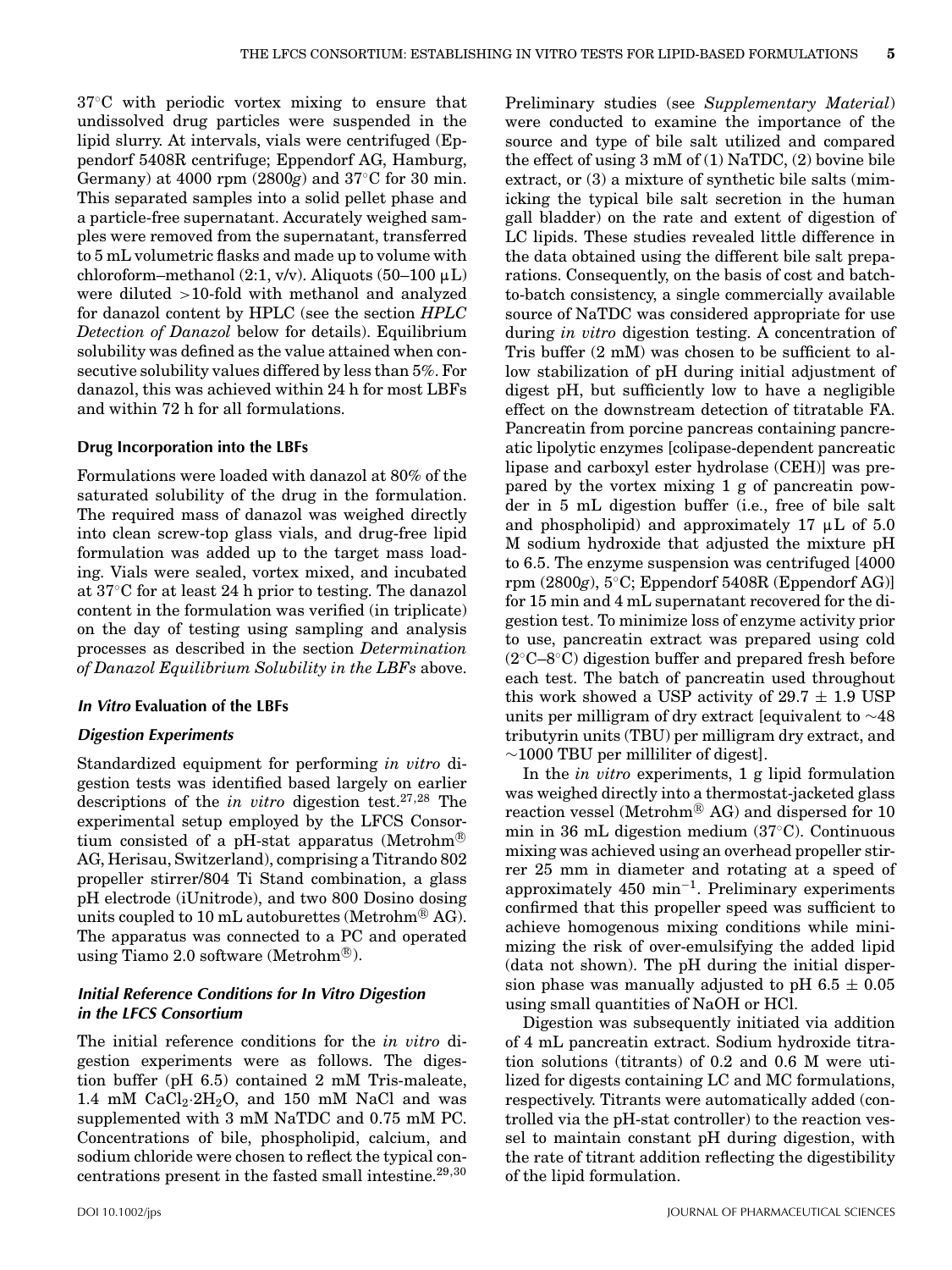## **Back-Titration Experiments to Estimate the Extent of Formulation Digestion**

Fatty acids released during digestion of both MC and LC substrate are likely to be only partially ionized and hence partially titratable at  $pH$  6.5.<sup>31</sup> To determine the total amount of FA released, back titrations were therefore performed at the end of the digestion experiments as described previously.<sup>31,32</sup> In these experiments, at the end of the digestion period, the pHstat was programmed to rapidly add 1 M sodium hydroxide to the reaction vessel to increase pH to 9. The volume of sodium hydroxide added (corrected for the amount required to increase pH to 9 in the absence of lipid substrate in separate control experiments) was used to calculate the total amount of unionized FA present. The total quantity of liberated FA (i.e., the quantity of ionized FA originally titrated at pH 6.5 plus the amount of additional FA detected during the back titrations to pH 9) was subsequently compared with the total quantity of FA that was expected to be liberated if the lipid excipients were completely hydrolyzed. This provides a means of estimation of the extent of LBF digestion during the *in vitro* experiments using Eq. 1:

Extent of digestion  $(\%)$ 

$$
= \frac{\text{ionized fatty acid} + \text{unionized fatty acid}}{\text{theoretical maximum fatty acid in the LBF}} \times 100
$$
\n(1)

## **Collection and Separation of Samples Removed During In Vitro Digestion**

Digestion samples were immediately treated with a lipolysis inhibitor  $(5 \mu L/1 \text{ mL of digestion medium})$ of 1.0 M 4-bromophenylboronic acid in methanol) to arrest digestion. Samples were then separated by centrifugation into three phases, namely a floating oily phase, a dispersed aqueous colloidal phase, and a precipitated pellet phase.

To determine the most appropriate means of separating the digestion samples, the separation efficiency of an ultracentrifuge [55,000 rpm (400,000 *g*), 37◦C; Optima XL-200K centrifuge, SW-60 rotor; Beckman, Palo Alto, California] or a bench-top centrifuge [14,800 rpm  $(21,000 \text{ g})$ ,  $37^{\circ}$ C; Fresco 21 Heraeus<sup>®</sup>, Thermo Scientific, Langenselbold, Germany] was compared. The minimum sample volumes for the ultracentrifuge and bench-top centrifuge were 4 and 1 mL, respectively. The centrifugation time was constant at 30 min.

The digestion phases obtained after centrifugation were recovered according to a method described previously28 with some modifications. The oily phase was aspirated using an adjustable pipette and transferred to a 5 mL volumetric flask that was made up to volume with chloroform–methanol (2:1, v/v). To avoid the risk of contamination of the aqueous phase with the oil, the aqueous phase was recovered directly by piercing the sample tubes with a 23 G needle–5 mL syringe assembly. Recovered aqueous phase was transferred to clean glass vials and temporarily stored at 37◦C prior to dilution. To recover the pellet, tubes were cut after aspiration of the oil phase and removal of the aqueous phase to allow the pellet to be obtained free of contamination from residual amounts of oil phase that might remain around the top of the tube. The pellet was then suspended in the sectioned tube with 100  $\mu$ L chloroform–methanol (2:1, v/v), transferred to 5 mL volumetric flasks, and made up to volume with methanol.

Aliquots (50–100  $\mu$ L) of the recovered aqueous colloidal phase and the chloroform–methanol solutions of the oil and pellet phases were diluted further (*>*10 fold) with methanol, before samples were centrifuged [14,800 rpm  $(21,000 g)$ ,  $20 °C$ ] and analyzed for danazol content by HPLC (see the section *HPLC Detection of Danazol* below for details).

## **Determination of Oil Droplet Size of Dispersed Formulations**

The mean particle size of the dispersed formulations was determined by dynamic light scattering using a Malvern Zetasizer NanoZS (Malvern Instruments, Worcestershire, UK). Formulations were dispersed in the digestion medium (previously passed through a  $0.22 \mu$ m filter to remove any dust particles) and allowed to equilibrate for 30 min. Measurements of particle diameter were performed at 37◦C in triplicate.

#### **HPLC Detection of Danazol**

All HPLC analyses were conducted using a Waters Alliance 2695 Separation Module (Waters Alliance Instruments, Milford, Massachusetts) with a reversephase C<sub>18</sub> column [150  $\times$  15 mm<sup>2</sup>, 5  $\mu$ m; Waters  $\text{Symmetry}^{\scriptsize\textcircled{\tiny R}}$  (Waters Alliance Instruments)] and  $\text{C}_{18}$ security guard cartridge  $(4 \times 2.0 \text{ mm}^2)$ ; Phenomenex, Torrance, California). The injection volume was  $50 \mu L$ and UV detection was at 286 nm. The mobile phase consisted of methanol and water in a 75:25 (v/v) ratio and was pumped through the column at a 1 mL/min flow rate. Validation details for the danazol assays have been previously reported.<sup>19</sup>

# **RESULTS**

# **Danazol Equilibrium Solubility in the Series of LFCS LBFs**

The eight LBFs investigated were chosen to provide examples of all classes of formulations currently contained within the LFCS. $2$  As a result, investigation of their solvent capacity and properties during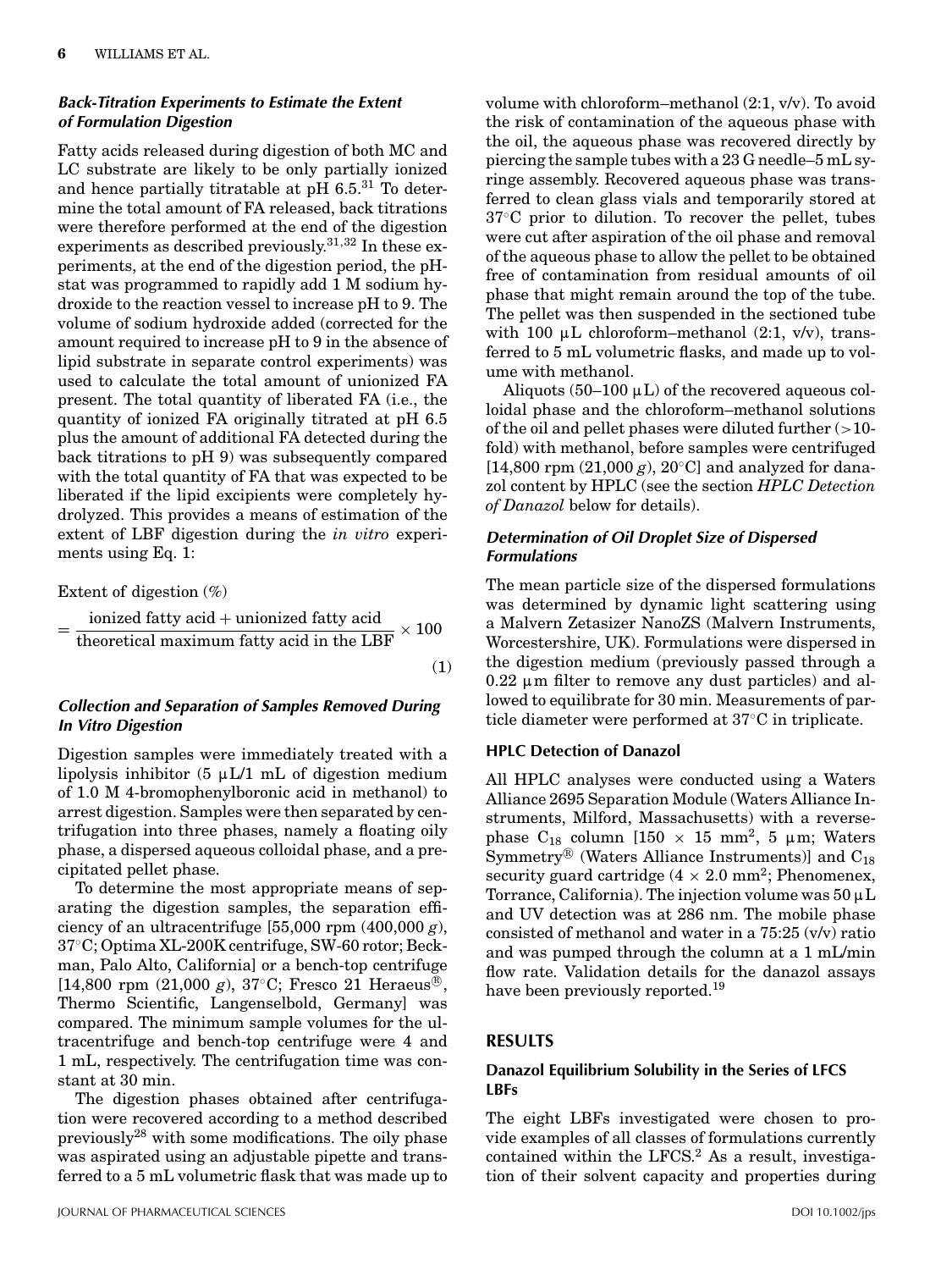

**Figure 1.** Danazol equilibrium solubility values in the eight investigated lipid-based formulations. Solubility determinations were determined at 37◦C over 72 h. Values are expressed as means  $(n = 3) \pm 1$  SD. The formulation compositions can be found in Table 2. MC, medium chain; LC, long chain.

dispersion and digestion was expected to provide a broad indication of the likely performance of a range of LBFs.

The equilibrium solubility of danazol in the eight LBFs is shown in Figure 1. A trend toward increasing solubility with increasing polarity of the formulation was observed, giving rise to a wide range of solubility values. The lowest solubility was 8.4 mg/g (milligram danazol per gram of formulation) in the Type I-LC formulation, whereas the highest solubility of 65.5 mg/g occurred in the type IV formulation. Consistent with previous studies, $^{13,14,16,33}$  danazol showed greater solubility in MC lipid formulations when compared with equivalent formulations containing LC lipids. The addition of a surfactant [Tween 85 (Sigma) or Cremophor EL (BASF Corporation, Washington, New Jersey)] to LC lipid mixtures (corn oil–MaisineTM 35-1; Gattefosse, St. Priest, France) led to an increase ´ in the amount of danazol dissolved, whereas the same change in MC formulations had only a marginal effect on equilibrium solubility. These trends reflect the smaller difference in danazol solubility between the two surfactants and MC lipid when compared with LC lipid. Danazol solubility in the cosolvent contained in the type IIIB-MC and type IV formulations (Transcutol HP; Gattefosse) was high, resulting in significant ´ increases in solubility in these formulations.

Danazol solubility in excipient alone was utilized to explore whether it was possible to predict drug solubility in complex formulations on the basis of values obtained in the individual components. Danazol solubility values in the individual excipients are presented in Figure 2 with the results arranged in



**Figure 2.** Danazol equilibrium solubility values in the lipid excipients utilized in the construction of the investigated lipid-based formulations. Solubility determinations were determined at 37◦C over 72 h. Values are expressed as means  $(n = 3) \pm 1$  SD.

order of ascending solubility. In light of the trends in danazol solubility in the eight LBFs, it was unsurprising that danazol solubility was lowest in triglyceride (both MC and LC) and highest in the cosolvent Transcutol HP (Gattefosse). However, calculated (or ´ predicted) solubilities in the eight LBFs [based on (1) danazol solubility in the individual excipients and (2) the mass ratio of excipients in the formulation] were all lower than the measured solubilities in each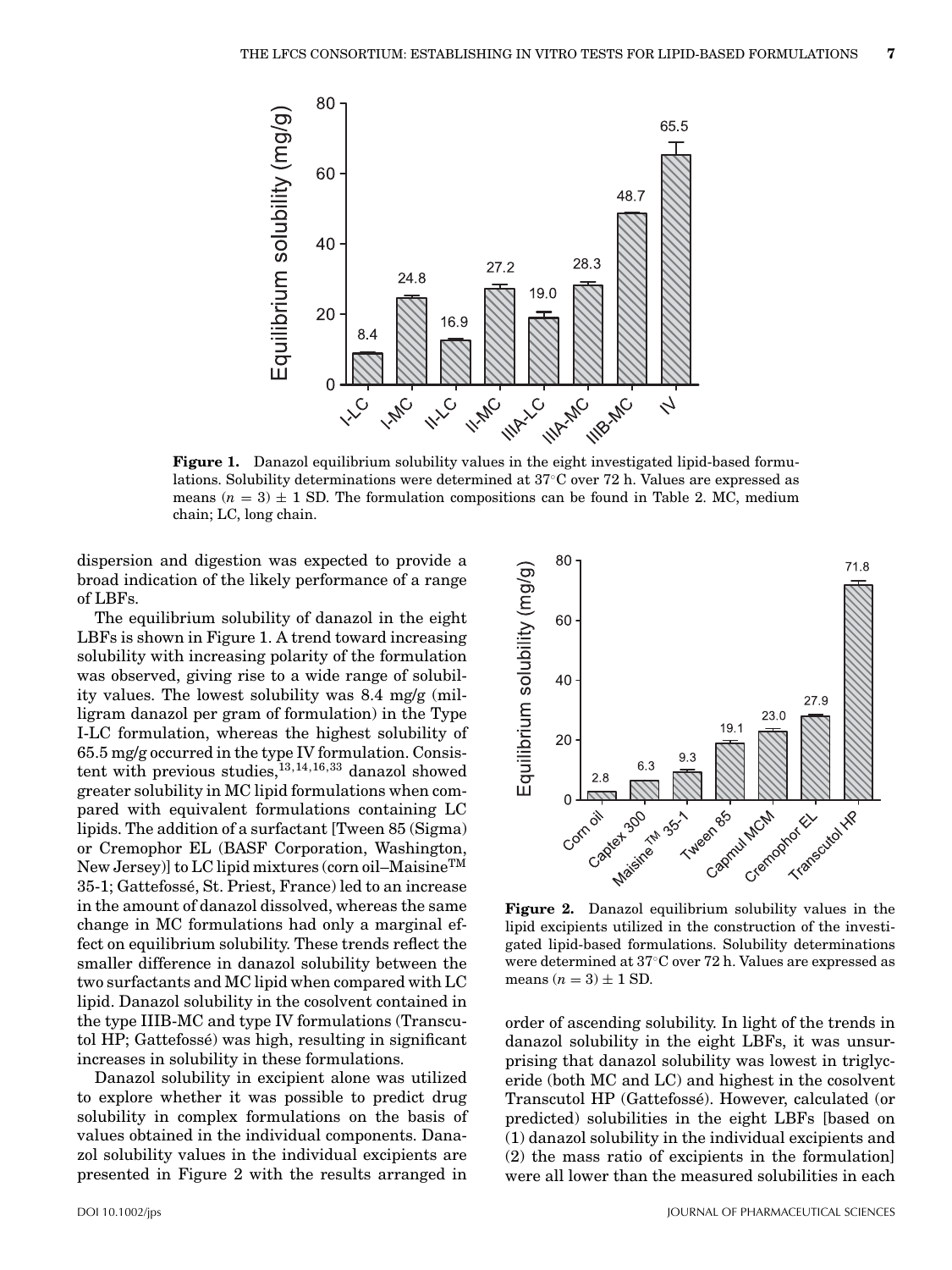formulation. For instance, danazol solubility in the individual components of the type IIIA-MC formulation [Captex 300 (Abitec Corporation, Columbus, Ohio)/Capmul MCM (Abitec Corporation)/Cremophor EL (BASF Corporation)] were 6.3, 23.0, and 27.9 mg/g respectively, providing a calculated solubility value of 19.3 mg/g. In contrast, the measured solubility in the formulation was 28.3 mg/g, and therefore, 46.6% higher than the predicted solubility value. In other cases (e.g., type I and II MC formulations), the measured solubility in LBFs was more than 50% higher than predicted values (the% difference between measured and calculated solubilities for all lipid formulations is available in the *Supplementary Material*).

#### **Effect of Lipid Chain Length and Formulation Type on the In Vitro Performance of LBFs**

## **Dispersion Properties and Titration of Liberated FA During In Vitro Digestion**

The properties of the eight LBF on dispersion are summarized in Table 2. Type I lipid formulations are simple solutions of drug in oils and represent the most lipophilic of the LBFs in the LFCS.<sup>2</sup> In general, type I formulations, which lack true surfactants, disperse poorly. In some cases, however, the presence of more polar oils such as MC monoglycerides (which can be classified as either polar oils or very low HLB surfactants) facilitates the formation of a crude dispersion on agitation. The type I-MC formulation consisted of a mixture of triglyceride (Captex 300; Abitec Corporation) and mixed monoglycerides and diglycerides (Capmul MCM; Abitec Corporation), and provides an example of a formulation of this type. During the initial dispersion phase (predigestion), the type I-MC formulation formed a turbid and unstable opaque/white emulsion on mixing with the digestion medium. The type II-MC and IIIA-MC formulations contained surfactant [Tween 85 (Sigma) or Cremophor EL (BASF Corporation), respectively] and the IIIB-MC type also contained a cosolvent (Transcutol HP, Gattefossé), and showed evidence of spontaneous emulsion formation on addition to the digestion medium. The mean particle size of the dispersed type IIIA-MC and IIIB-MC formulations were  $29.1 \pm 0.6$ and  $21.4 \pm 0.5$  nm, respectively (Table 2), and therefore consistent with good self-emulsification properties and the formation of ultrafine dispersions. In contrast, the comparatively poorer dispersion properties of the type II-MC formulation precluded accurate particle size measurement at the concentrations used during *in vitro* digestion experiments. A mean particle size of  $190.2 \pm 2.7$  nm was measured on further dilution (1 in 250). The effect of further diluting type IIIA-MC and IIIB-MC dispersions was limited (Table 2) indicating that the phases formed on dispersion were robust to increasing dilution.

For the LC formulations, the type I-LC formulation [comprising corn oil and Maisine<sup>TM</sup> 35-1 (Gattefossé)] slowly dispersed to form a coarse emulsion emphasizing the poor emulsification properties of both type I formulations, and in particular LC type I formulations. However, consistent with the MC formulations, the addition of surfactant to the type II and IIIA formulations enhanced emulsification properties significantly. An opaque/coarse emulsion was observed in the case of the type II-LC formulation, and a near translucent dispersion of  $61.8 \pm 0.4$  nm particle size showing typical Tyndall-effect scattering was evident in the case of the type IIIA-LC formulation. The particle size of type IIIA-LC dispersions were unaffected by dilution (Table 2). The type IV formulation, which was essentially lipid free (containing only surfactant and cosolvent), dispersed to form an optically clear solution, but one containing particles (presumably micelles) of approximately  $13.1 \pm 0.4$  nm diameter.

Titration profiles for ionized FA are shown in Figures 3a and 3b and describe the *in vitro* digestion of the MC and LC formulations, respectively. Titratable FA corresponds to FA released from the LBF (in response to digestion by pancreatic enzymes) that is ionized at experimental pH (pH 6.5). For the MC formulations, the rate of liberation of titratable FA was most rapid during the first 5 min (Fig. 3a), whereas levels of FA liberated during the remainder of the experiment were comparatively low. This was particularly true for type II and IIIA MC formulations that showed a marked decrease in FA titration after approximately 2–3 min. A more prolonged titration profile was observed for the more lipid-rich type I-MC formulation.

Despite poor dispersibility, the type I-LC formulation was rapidly digested between 0 and 5 min (Fig. 3b), although digestion reduced significantly thereafter. Notably, this profile shape was also characteristic of the digestion of the type II-LC formulation. In contrast, the type IIIA-LC formulation resulted in continuous liberation of FA over a approximately 20 min time period, and as a result, the level of titrated FA liberated from this formulation was much higher than the type I and II LC formulations despite containing similar quantities of lipid substrate.

#### **Determination of FA Ionization and Calculation of True Extent of LBF Digestion**

Quantifying digestion via titration of FA at pH 6.5 is restricted by the potential for incomplete FA ionization. This is exacerbated by the realization that the apparent  $pK_a$  of FAs in micellar solution is higher than that of a typical carboxylic acid.<sup>34,35</sup> Therefore, to quantify the total extent of FA digestion, complete ionization of liberated FA was forced via rapid elevation of the pH of the digest to pH 9 at the end of the experimental period level as reported previously.<sup>31,32</sup>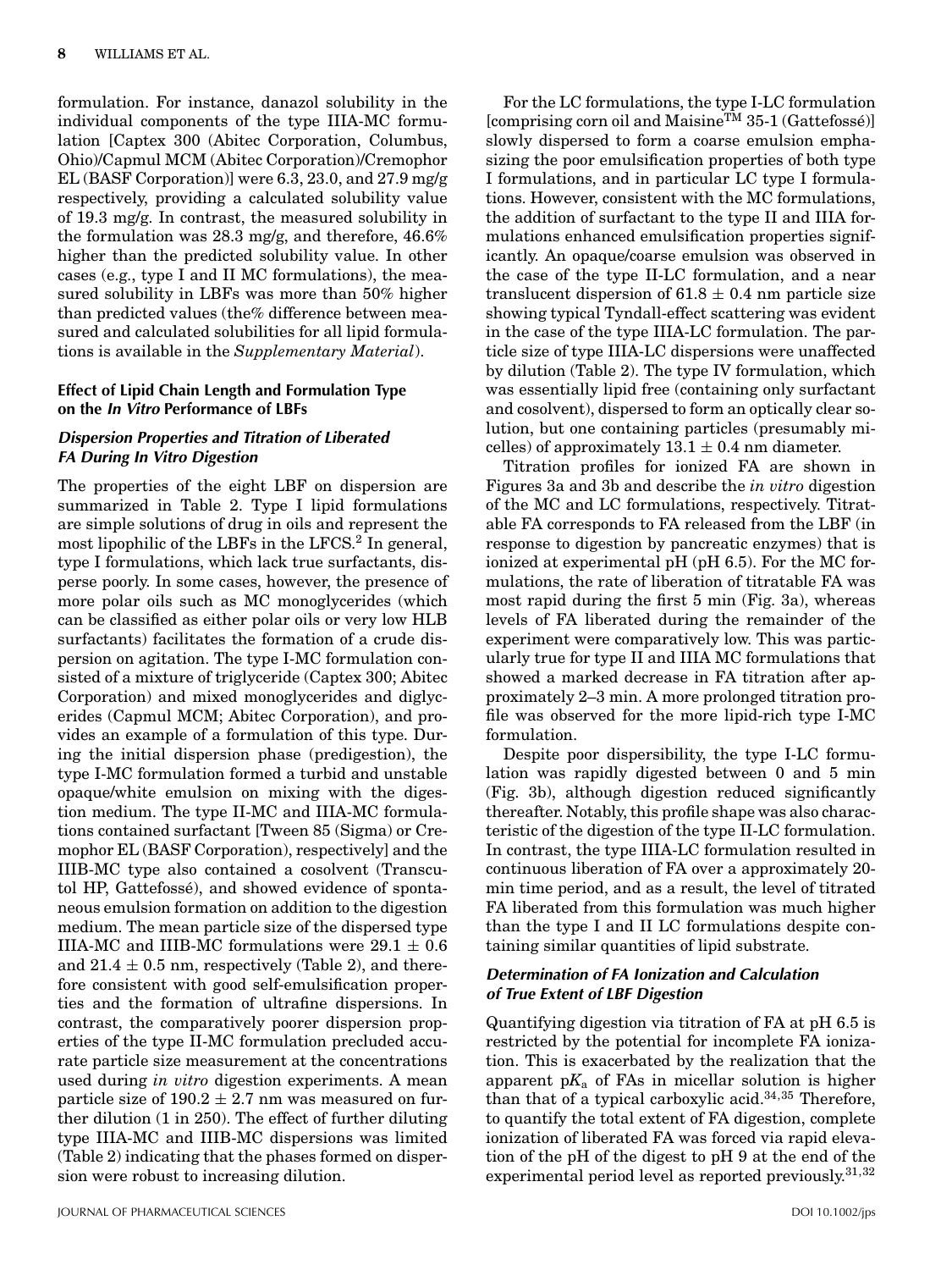

**Figure 3.** Apparent titration of fatty acids (FAs) released during *in vitro* digestion of (a) medium-chain lipid-based formulations (LBFs) and (b) long-chain LBFs. Digestion was initiated at  $t = 0$  min on addition of pancreatin, and  $pH$  was maintained constant at pH 6.5. Titrated FA was detected by pH titration, and values are expressed as means  $(n = 3)$  $\pm$  1 SD and have been corrected for the level of FA released in background digestion tests (no lipid formulation). The formulation compositions can be found in Table 2.

Comparison of the total quantity of titratable FA at pH 9 and 6.5 allows estimation of the degree of ionization at pH 6.5. Assuming constant FA dissociation throughout the *in vitro* digestion experiment, the titration data obtained by measuring ionized FA can be corrected for the degree of ionization to provide an indication of total (ionized plus unionized) FA production at pH 6.5. This approach is necessary because experiments could not be performed at pH high enough to allow complete FA ionization without risk of compromising the activity of the porcine pancreatic extract<sup>31</sup> or introducing the added complication of the conduct of experiments under nonphysiological conditions. The results obtained for all eight formulations are summarized in Table 3. To further aid the description of the results, in Figure 4, the comparative levels of ionized/unionized/total FA are depicted for the digestion of a type IIIA formulation. The levels of unionized (dashed line) or total FA (dotted line) are estimated values based on the unionized-to-ionized FA ratio determined at 30 min.

Unionized–ionized FA ratios below unity indicate that the major population of liberated FA on digestion was ionized at pH 6.5. This was the case for all MC formulations (Table 3), although the unionized–ionized FA ratio was not constant across all the MC formulations. Instead, the ratio progressively decreased with decreasing LBF lipophilicity. The same trend of decreasing FA ionization with increasing LBF lipophilicity was also observed for the LC formulations. In this case, the trend was more pronounced and unionized-to-ionized ratios were much higher such that the majority of FA released during digestion of LC formulations at pH 6.5 was unionized (Table 3). The variation in ionization of MC and LC FA (during *in vitro* digestion) is illustrated in Figure 4 wherein the FA released on digestion of a type IIIA-MC formulation was predominately ionized at pH 6.5 (∼75%), whereas at the same pH, the FAs released from the equivalent type IIIA-LC formulation were approximately 75% unionized. This incongruence in the degree of ionization of MC and LC FAs was also evident for type I and II formulations.

Total FA titrated over 30 min followed the rank order type  $I-MC > II-MC = IIIA-MC > IIIB-MC$ , reflecting the amount of available lipid substrate in the MC formulation (Table 2). The quantity of FA liberated from the LC formulations was lower than the equivalent quantities liberated from the corresponding MC formulations (Table 3), and is likely to be due in part to the smaller quantity (moles) of available FA in the LC formulations (that contained higher molecular weight lipids). The rank order in total FA released from LC formulations was type  $III$  > type  $II$  > type I, which is better correlated with the efficiency of formulation emulsification than the amount of available FA (cf. MC formulations).

Fatty acid liberation from the type IV formulation was very low (less than 0.1 mmol) and consistent with the lack of lipid source in this formulation other than that derived from digestion of the included surfactant (Cremophor EL; BASF Corporation).

The maximum theoretical quantity of digestible lipid (in FA equivalents) in each LBF was calculated using the composition of the lipidic excipients shown in Table 1, and assuming that on digestion, one triglyceride molecule released two FA molecules and that one molecule of diglyceride or monoglyceride (initially present in the formulation) liberated a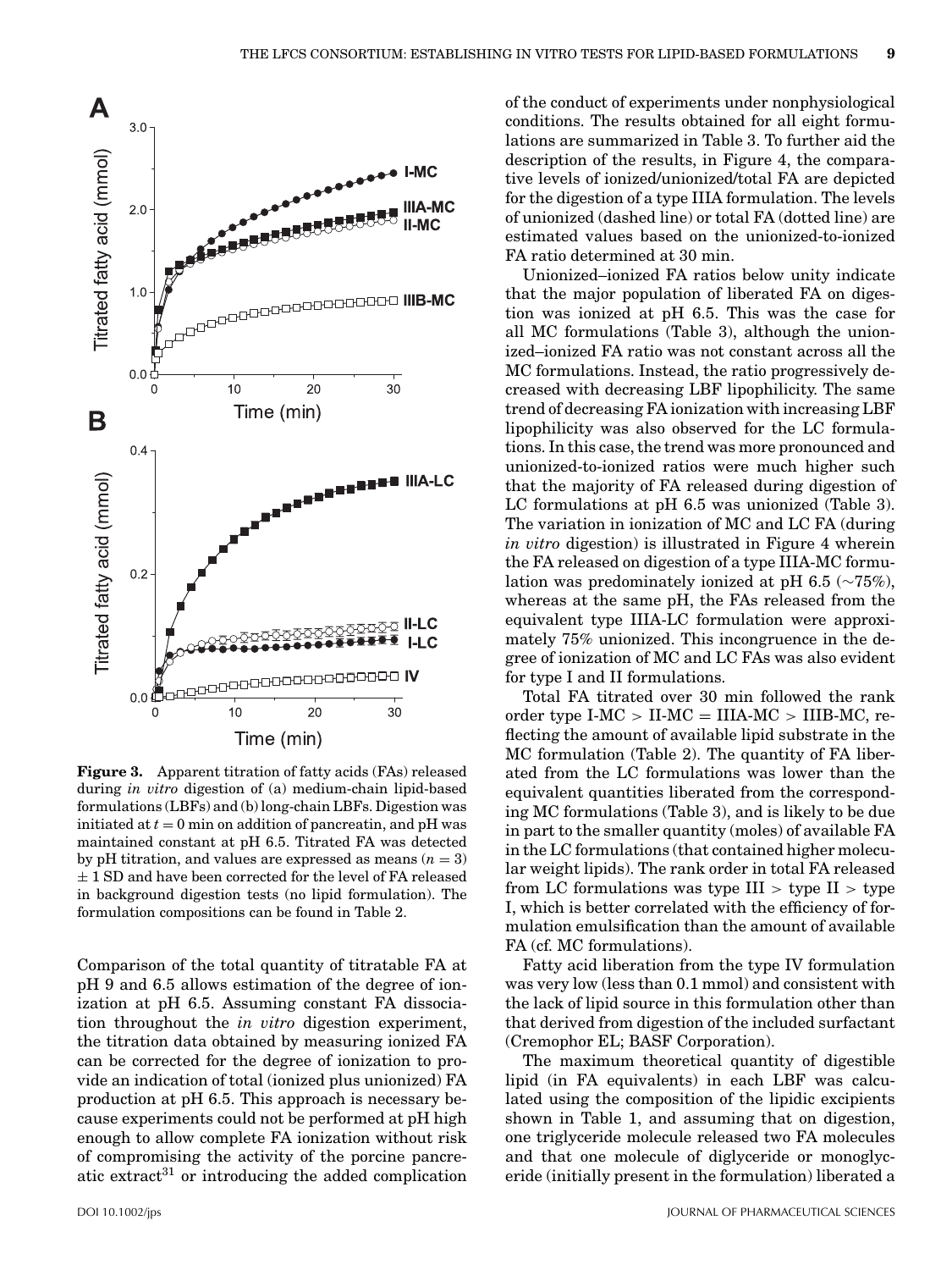| <b>Formulation Type</b> | Total FA Released <sup>a</sup><br>(mmol) | Unionized-Ionized<br>FA Ratio | Lower Theoretical<br>Maximum FA Level<br>$(mmol)^b$ | Upper Theoretical<br>Maximum FA Level<br>(mmol) <sup>c</sup> | Extent of<br>Formulation<br>Digested $(\%)^d$ |
|-------------------------|------------------------------------------|-------------------------------|-----------------------------------------------------|--------------------------------------------------------------|-----------------------------------------------|
| I-MC                    | 3.51                                     | 0.43                          | 3.91                                                |                                                              | 90                                            |
| II-MC                   | 2.54                                     | 0.36                          | 2.54                                                | 3.11                                                         | $82 - 100$                                    |
| IIIA-MC                 | 2.66                                     | 0.35                          | 2.54                                                | 2.96                                                         | $90 - 105$                                    |
| IIIB-MC                 | 1.12                                     | 0.23                          | 0.96                                                | 1.57                                                         | $71 - 117$                                    |
| $_{\rm I-LC}$           | 0.55                                     | 5.0                           | 2.20                                                | $\overline{\phantom{m}}$                                     | 25                                            |
| II-LC                   | 0.53                                     | $3.5\,$                       | 1.43                                                | 2.00                                                         | $27 - 37$                                     |
| IIIA-LC                 | 1.36                                     | 2.9                           | 1.43                                                | 2.04                                                         | 67-95                                         |
| IV                      | 0.09                                     | $1.3\,$                       |                                                     | 0.61                                                         | $15^e$                                        |

**Table 3.** Quantification of Ionized and Unionized Fatty Acid (FA) Liberation Following 30 min Digestion of a Range of LBFs

Estimations for the extent of total digestion are also provided.

*<sup>a</sup>*Titrated FA at pH 6.5 plus FA that is unionized (and not quantified) at pH 6.5, but ionized and quantified by back titration at pH 9.

*b*Potential FA derived from complete formulation digestion (FA from surfactant not included).

*<sup>c</sup>*Potential FA derived from complete formulation digestion (FA from surfactant included).

*<sup>d</sup>*Values for the extent of digestion of type II and IIIA/B formulations are provided as a range spaning values calculated using lower and upper theoretical maximum FA levels as described above.

*<sup>e</sup>*Type IV formulations do not contain traditional lipids, hence surfactants are the only digestable components.

single FA molecule. $^{28,33,36}$  Values for total digestible lipid for each formulation are presented in Table 3. The estimated extent of formulation digestion for the evaluated formulations over 30 min was calculated using the Eq. 1.

Using this approach, type I-MC formulations were approximately 90% digested under the current experimental conditions. This value corresponds well with visual observation because only a small remaining oil droplet was observed following ultracentrifugal separation of digestion samples removed at the end of the experiment. Calculating the extent of digestion for the remaining MC formulations was complicated by the presence of surfactant that also has the potential to liberate titratable FA. Enzymatic hydrolysis of surfactant is thought to be largely mediated via CEH and pancreatic lipase-related protein 2 (PLRP 2) rather than the classical colipase-dependent pancreatic lipase.20,31,37,38 However, the relative contribution of surfactant and lipid to the overall digestion profiles is unknown, and difficult to assess in control experiments because accurate levels of CEH in porcine pancreatin are not available. In the case of PLRP 2, the enzyme is present in human pancreatic juice<sup>39</sup> but has not yet been identified in porcinederived pancreatin.40 Estimates of the likely range of total percent digestion can therefore be made on the basis of two extremes, namely (1) no surfactant digestion and (2) complete surfactant digestion. On the basis of previous work that has shown that commonly used surfactants are digested *in vitro*, 20,31 and the visual observations made in the present study, it seems likely that the surfactants were digested to some extent, and therefore, the percent digested for the surfactant-containing LBFs will lie within the ranges suggested above. Under these circumstances, the extent of formulation digestion was 82%–100%, 90%–105%, and 71%–117% for type II-MC, IIIA-MC,

and IIIB-MC formulations, respectively (Table 3). The data therefore suggest approximately complete digestion for type II-MC and IIIA-MC. The estimated range for the type IIIB-MC formulation is wide because of the high proportion of surfactant in the formulation. Analysis of the type IV formulation, which contains Cremophor EL (BASF Corporation) as the only source of FA, revealed approximately 15% digestion. Carrying forward an assumption of a similar extent of Cremophor EL (BASF Corporation) digestion for the type IIIB-MC formulation results in an estimation of 105% for the extent of digestion of this formulation type. This corresponds well with the observed digestion profile that suggests no on-going liberation of FA for the latter period of the experiment (Fig. 3a).

Estimations of the extent of LC formulation digestion were 25% for the type I-LC systems, and (again providing a range based on zero—complete surfactant digestion) between 27%–37% and 67%–95% for the type II-LC and IIIA-LC formulations, respectively. The LC formulations were therefore only partially digested under the conditions tested.

#### **Titration Efficiency of LBF-Derived FA**

Comparison of the extent of measured digestion at pH 6.5 and back-titration data at pH 9 revealed that *in vitro* digestion of LC formulations resulted in liberation of FA that was only partially (*>*26%) ionized at pH 6.5. To illustrate the variation in FA ionization as a function of pH when assessing the extent of digestion, the digestion of a type IIIA-LC formulation was compared across a narrow range surrounding the target pH (pH 6.5). The data obtained are presented in Figure 5. As expected, levels of ionized FA (Fig. 5a) were highly dependent on the experimental pH, with an observable trend toward increasing titration with increasing pH. However, following back titration to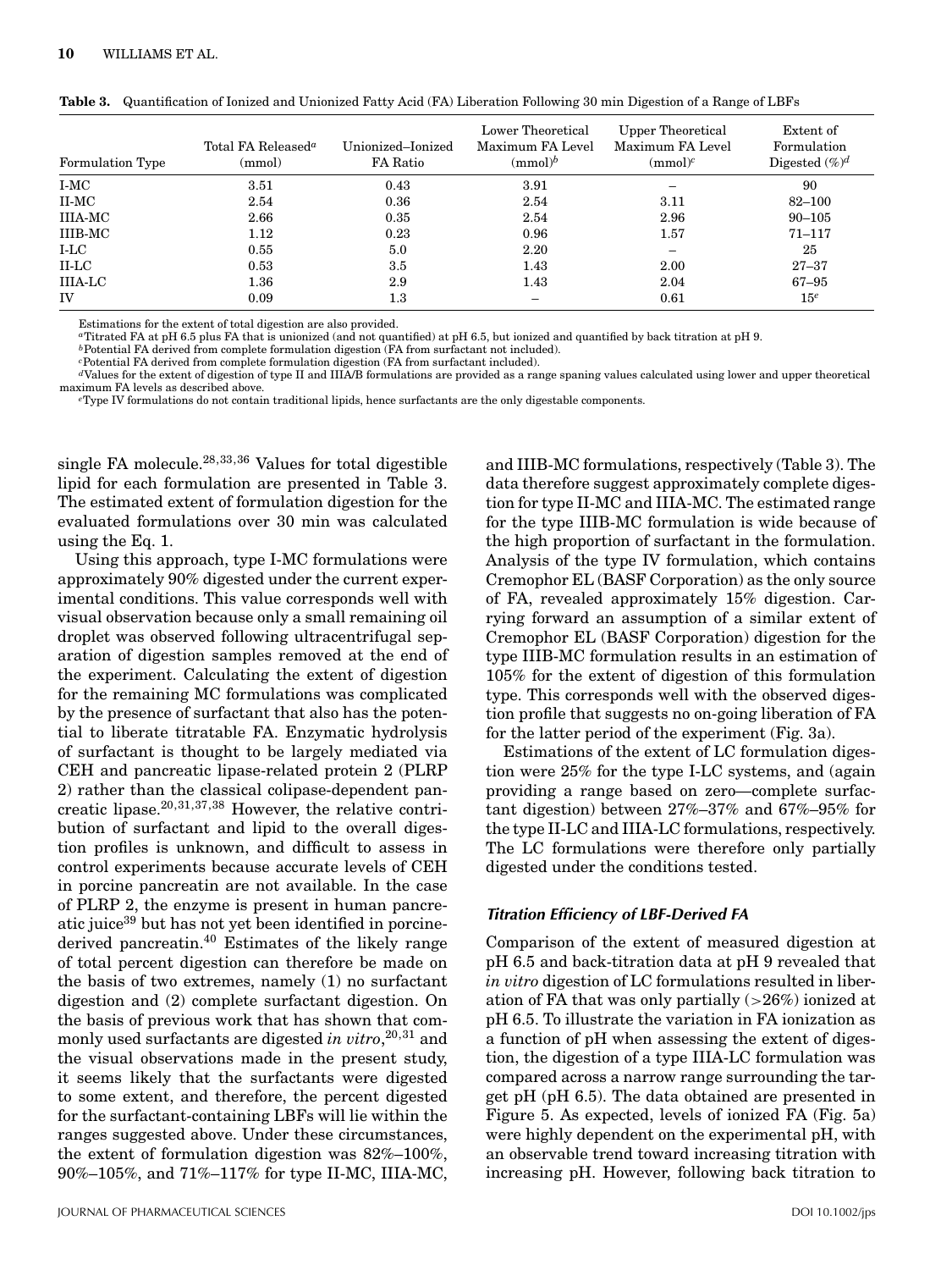

**Figure 4.** Levels of fatty acid (FA) released during *in vitro* digestion of type IIIA formulations containing either medium-chain or long-chain lipids. Plots for ionized FA were experimentally determined over 30 min by pHstat titration at pH 6.5. Plots for total FAs (dotted lines) was deduced from back titration of total FAs at pH 9.0 and the unionized-to-ionized FA ratio calculated at 30 min. Plots for unionized FA (dashed lines) were estimated from the difference between total FAs and FAs, and assumes that the ratio of unionized to ionized FA was constant during the experiment.

pH 9 and subsequent total ionization of the FAs present and determination of the total quantity of FA liberated during the digestion process, it was apparent that the level of digestion was highly consistent across this small pH range (Fig. 5b).

#### **Interlaboratory Comparison of In Vitro Digestion of LBFs Using Standardized Test Conditions**

Equivalent *in vitro* digestion experiments were performed at Monash and Copenhagen to determine whether consistent results could be obtained using the standardized preliminary test conditions proposed by the LFCS Consortium. Experiments were performed at both sites according to the protocol described in the section *In Vitro Evaluation of the LBFs*. For consistency, the same batches of excipients were also employed (Table 1).

Comparisons of the digestion profiles obtained for MC and LC formulations are shown in Figures 6 and 7, respectively. Comparisons were made using titratable (ionized) FA at pH 6.5 (as opposed to total FA) because this was considered to be the more sensitive indicator of differences in digestion conditions. The small error (standard deviation) bars for both MC and LC formulations in Figures 6 and 7 suggest that the digestion of the LBFs was highly reproducible when tested in either laboratory. Some error in the results obtained in the digestion of type IV formulations was evident in both laboratories, but can be attributed to the very low amounts of FA detected from this formulation. The rate and extent of digestion of all MClipid formulations tested at Monash and Copenhagen were essentially identical as evidenced by extensive overlapping of the titration profiles in Figure 6. Digestion profiles for LC formulations were also highly consistent (Fig. 7), although some small differences in initial rate of digestion of type II-LC formulations were observed.

## **Evaluation of the Utility of Ultracentrifugation Versus Bench-Top Centrifugation in the Separation of In Vitro Digestion Samples**

The fate of an incorporated drug with respect to the phases formed during dispersion and digestion of a LBF (and in particular the propensity for drug precipitation) provides an indicator of the potential utility of LBF in aiding oral absorption of poorly water-soluble drugs. Traditionally, ultracentrifugation has been employed to separate digestion samples into three discrete phases, namely (1) a poorly dispersed oily phase, (2) an aqueous colloidal phase, and (3) a pellet phase (containing any solid precipitated drug).11,13,14,16,18,28,33,41–44 However, the use of bench-top centrifugation would significantly enhance throughput of *in vitro* digestion experiments and was therefore examined.

The distribution pattern of the model poorly soluble drug danazol across these digestion phases following 30-min digestion of the eight LBFs and subsequent separation of digestion samples by ultracentrifugation [55,000 rpm (400,000*g*)] is shown in Figure 8.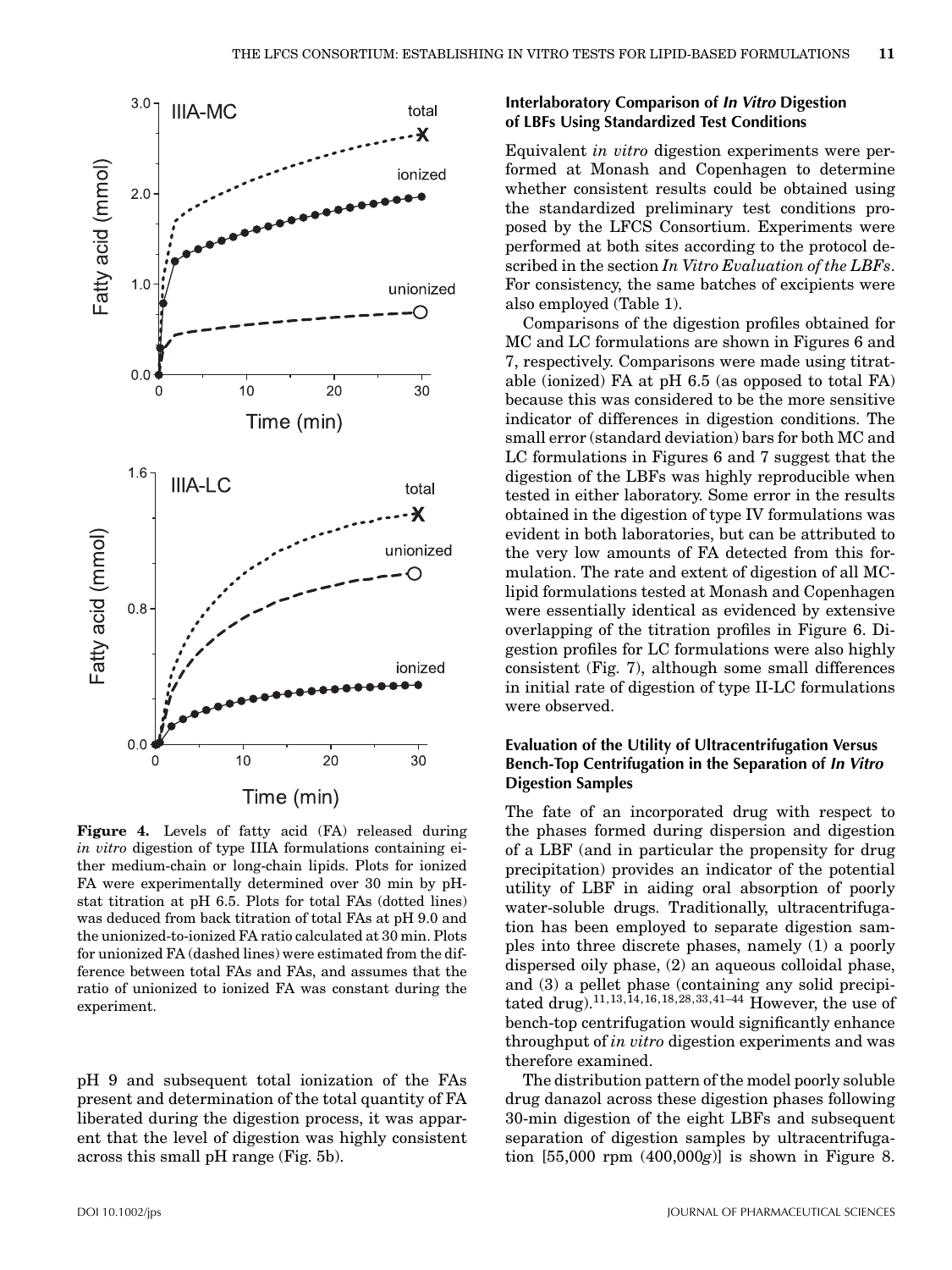

**Figure 5.** The effect of a progressive change in experimental pH on the *in vitro* digestion of a type IIIA long-chain formulation. (a) The level of fatty acid (FA) titrated (ionized) and (b) the total amount of formulation digested at the pH shown in the legend.



**Figure 6.** Fatty acid (FA) titrated in a pH-stat apparatus during *in vitro* digestion of mediumchain lipid-based formulations tested in Monash and Copenhagen laboratories. Digestion was initiated at  $t = 0$  min on addition of pancreatin, and pH was maintained constant at pH 6.5. Titrated FA values are expressed as means  $(n = 3) \pm 1$  SD and have been corrected for the level of FA released in background digestion tests (no lipid formulation). The formulation compositions can be found in Table 2.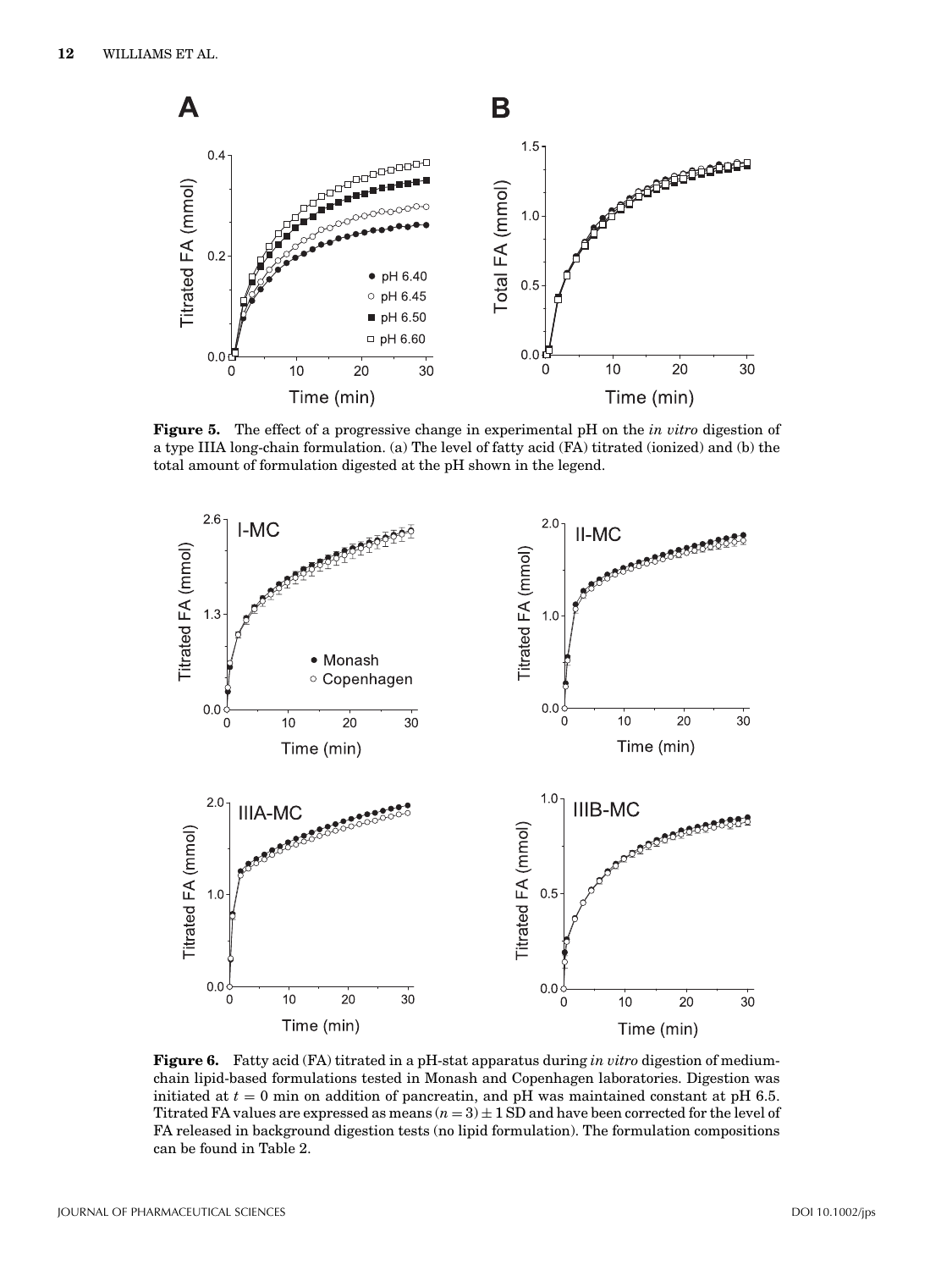

**Figure 7.** Fatty acid (FA) titrated in a pH-stat apparatus during the *in vitro* digestion profiles for long-chain and type IV lipid-based formulations tested in Monash and Copenhagen laboratories. Experiments were conducted at pH 6.5. Titrated FA values are expressed as means  $(n = 3) \pm 1$  SD and have been corrected for the level of FA released in background digestion tests (no lipid formulation). The formulation compositions can be found in Table 2.

To determine whether ultracentrifugation was critical to assessing LBF performance, an additional sample was also removed at 30 min and separated at a lower speed using a bench-top centrifuge [14,800 rpm (21,000*g*)]. Drug distribution across the various digestion phases in bench-top centrifuge samples is also presented in Figure 8.

Following separation, samples taken from type I-LC, II-LC, IIIA-LC, and I-MC systems all contained a poorly dispersed oily phase. The effect of separation method on the distribution of danazol across the various digestion phases of these four formulations is shown in the upper panel in Figure 8. As described above, the distribution of danazol between the various digestion phases was formulation dependent; however, consistent results for each formulation were obtained following sample separation via ultracentrifugation or via bench-top centrifugation. For the type II-LC, there was some difference in the amount of danazol recovered in the pellet. Because ultracentrifuged and bench-top centrifuged samples were removed from the same digest at the same time, this difference must reflect the separation method. In particular, the difference may be attributed to a "gel-like" phase that was present on the surface of the pellet in the samples that were ultracentrifuged, but was largely absent in samples that were separated by bench-top centrifugation. This gel phase was not evident in other formulations, and probably represents partially digested Tween 85 (Sigma) (the surfactant present in the type II formulations) because Tween 85 (Sigma) is denser than water  $(1.08 \text{ g/mL}$  at room temperature). The higher quantity of drug recovered in the pellet in ultracentrifuged samples therefore suggests a greater potential to pellet the surfactant gel (and any associated drug) under the higher centrifugal force conditions in the ultracentrifuge.

For the type II-MC, IIIA-MC, IIIB-MC, and IV formulations, samples taken during the digestion phase showed no evidence of a poorly dispersed oily phase after centrifugation via either method. The distribution patterns of danazol across the aqueous phase and pellet of these formulations are presented in the lower panel in Figure 8. The majority of drug (*>*50%) for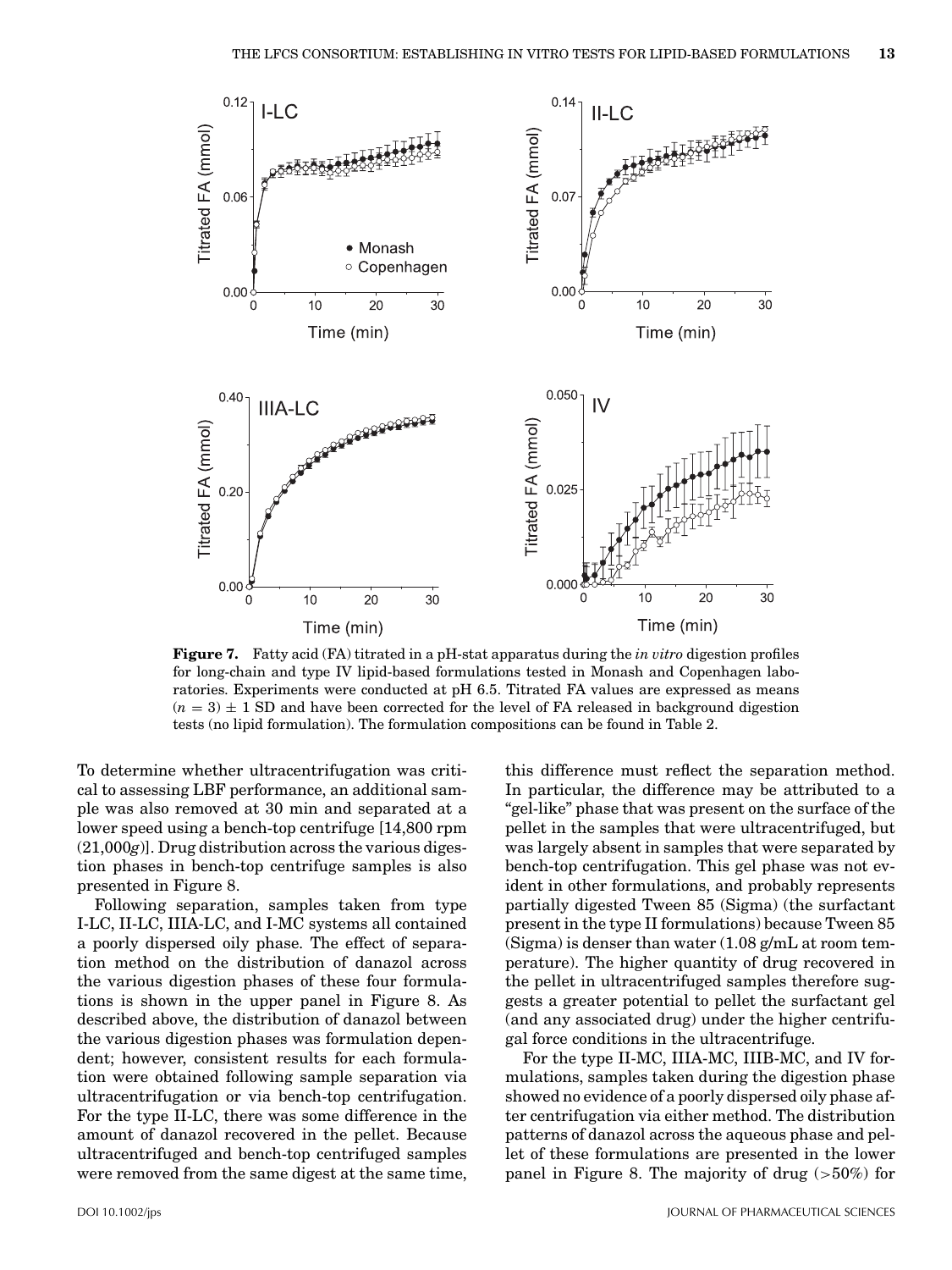

**Figure 8.** Comparison of danazol distribution across the various digestion phases following sample separation by ultracentrifugation or bench-top centrifugation. Dark-shaded regions show drug in a poorly dispersing oily phase, lightshaded regions show drug in a colloidal aqueous phase, and white regions show drug in the pellet phase. Values are expressed as means  $(n = 3) \pm 1$  SD. Formulations contained danazol at 80% of the saturated drug solubility in each formulation.

these formulation types was recovered in the pellet phase. Importantly, the proportion of drug recovered the pellet phase was highly consistent regardless of whether samples were separated using an ultracentrifuge or bench-top centrifuge, and for these formulation types, drug distribution and more specifically the level of precipitated drug was adequately captured using the bench-top centrifuge.

For the formulation types wherein a floating oil phase was present, the total drug recovery (i.e., mass balance across oil, aqueous and pellet phases) from the digestion samples separated using a benchtop centrifuge differed somewhat from the theoretical drug content. For example, danazol recovery

was 89.3  $\pm$  6.2% for the type II-LC formulation and  $126.7 \pm 8.0\%$  for the type IIIA-LC formulation. In contrast, recovery from ultracentrifuge samples varied less across the same formulation types  $(94.3\% - 102.0\%)$ . Variability in mass balance in samples taken from formulations that did not result in the production of a floating oily phase was lower, and was independent of centrifugation method (87.0%–105.2% and 91.5%–99.3% by ultracentrifugation and benchtop centrifugation, respectively). The greater variability in drug recovery using the bench-top centrifugation was therefore because of difficulty in isolating the oily phase. As described in the section *Collection and Separation of Samples Removed During In Vitro Digestion*, the floating poorly dispersed oily phase was aspirated using an adjustable pipette. In some cases, however, residual oil adheres to the inside of the sample tube and this prevents the oily phase from being completely removed using a pipette. In contrast, softwalled polyallomer tubes were used in the ultracentrifuge separation method, and following the removal of the aqueous phase (by piercing the wall of the tube), the tubes were sectioned to allow the upper part of the tube to be rinsed with solvent therefore allowing complete removal of any residual oil adhered to the wall of the sample tube. These steps ensured the complete isolation of the three digestion phases and simultaneously minimized the risk of contaminating the aqueous phase or pellet with a potentially drug-rich oil phase. Conversely, the sample tubes used in the bench-top centrifuge were polypropylene and could not be readily punctured or sectioned. Low-volume (and puncturable) polyallomer tubes (1.5 mL) were explored as an alternative, but were not sufficiently robust to withstand centrifugation in the rotor employed and often split. Although broadly similar distribution patterns were therefore evident with both centrifugal separation techniques, the data suggest that for digests wherein an oil-rich phase is evident, the use of bench-top centrifugation is likely to lead to higher errors, and therefore, results obtained using the ultracentrifuge are likely to better reflect the true drug distribution patterns across the various digestion phases.

#### **Danazol Solubilization Patterns Following In Vitro Digestion of LBFs**

The distribution of danazol across the different phases of the digestion mixture following digestion of the eight LBFs is shown in Figure 8. All the LC formulations and the type I-MC formulation showed evidence of a floating oily phase after separation, consistent with incomplete lipid digestion (Table 3). For the type I and II LC formulations—formulations that showed the lowest extent of digestion, the majority of danazol (*>*65%–70%) was recovered from the oil phase (i.e., the dark-shaded region in Fig. 8).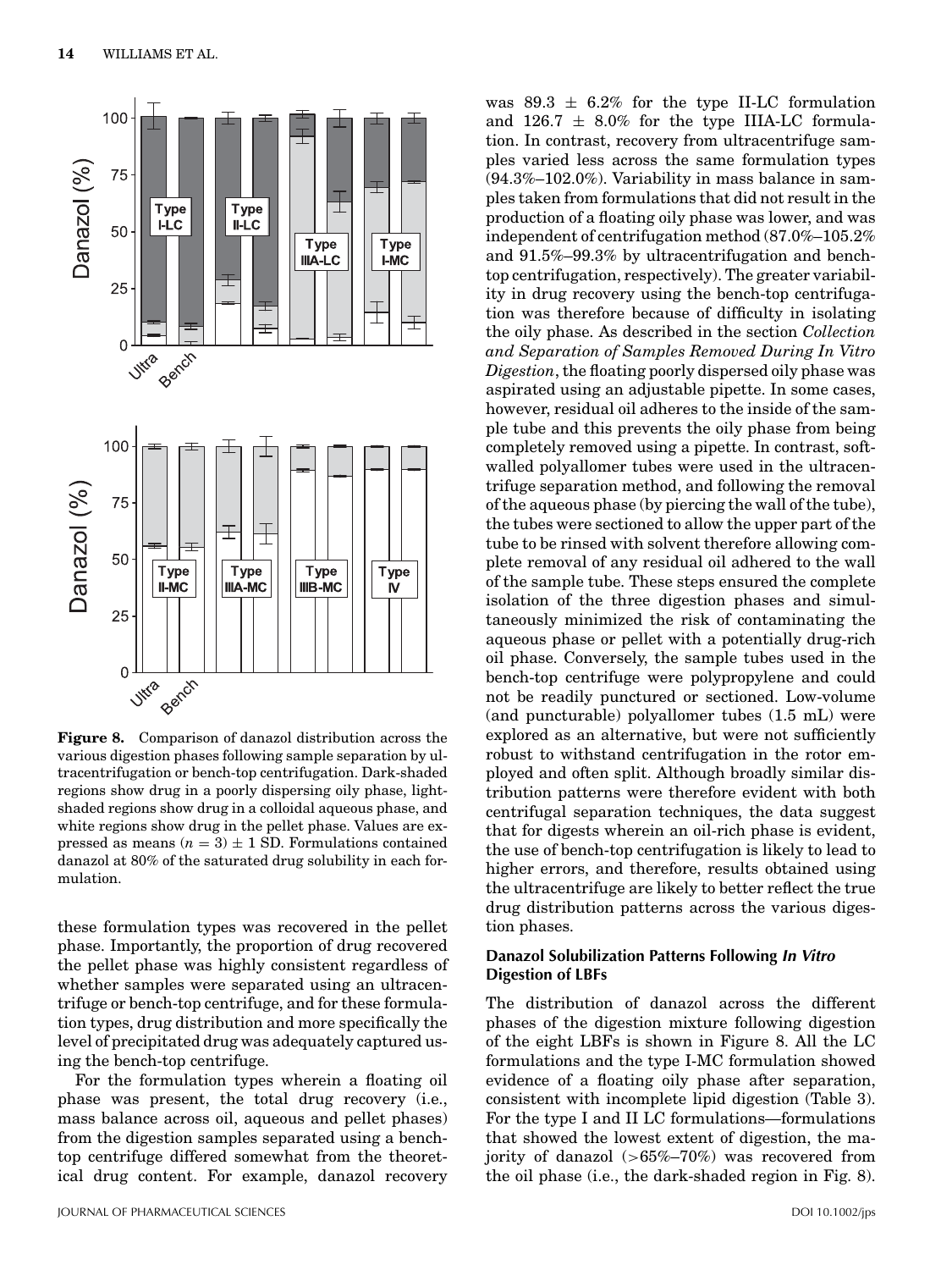In contrast, type IIIA-LC and I-MC systems under the same conditions were more completely digested, and significantly greater quantities of drug were recovered in the solubilized aqueous phase. Corresponding aqueous phases appeared "hazy" for the type I-MC formulation and "milky-turbid" in the case of the type IIIA-LC formulation, suggesting the presence of high concentrations of digested lipids. The solubilized concentrations of danazol in the aqueous colloidal phase for the type IIIA-LC (359.3  $\pm$  8.2  $\mu$ g/mL) and type I-MC (233.2  $\pm$  31.5  $\mu$ g/mL) formulations were high, and constituted over 50% of the incorporated dose. The level of precipitated drug recovered in the pellet across the partially digested formulations (i.e., those that showed evidence of an oil phase) was low (*<*20%).

In contrast, most of the MC formulations (types II, IIIA/B MC) and the IV formulations showed no evidence of an oil phase following 30-min digestion. This observation was consistent with complete digestion of type II, IIIA/B MC formulations (Table 3) and the low level (or absence) of lipid in the type IIIB-MC and IV formulations, respectively. However, although digestion was complete, drug solubilization was poor for the type IIIB-MC, and IV formulations and moderate for the type II-MC and IIIA-MC formulations, and drug precipitation was significant. The level of drug precipitate (as a % of the initial drug load) was approximately 56% and approximately 62% for type II-MC and IIIA-MC formulations, respectively, and more than 90% for the less lipophilic type IIIB-MC and IV formulations. To determine whether this loss of solubilization capacity (as evidenced by drug precipitation) was simply because of dilution effects, samples were removed from the dispersion phase at 10 min (i.e., immediately prior to commencement of digestion) and analyzed for levels of dissolved drug. For the type II-MC and IIIA-MC formulations, there was no evidence of drug precipitation during the initial dispersion phase. In contrast for the type IIIB-MC and IV formulations, more than 70% of danazol had precipitated during the dispersion phase.

#### **DISCUSSION**

Several recent studies suggest that changes to the solubilization properties of LBF as they are processed in the GI tract are key determinant of *in vivo* performance.12,19,20,45 The major changes imparted by GI processing are formulation dilution, formulation digestion, and the interaction of formulation components and digestion products with biliary secretions—all of which are expected to impact on patterns of drug solubilization.<sup>5</sup> Recent studies have suggested that *in vitro* lipid digestion models may be employed to mimic the GI processing of LBF under physiologically relevant conditions, and an increasing number

of studies have shown that at least rank-order correlation between patterns of solubilization obtained during *in vitro* digestion and *in vivo* exposure are possible for some compounds.12,17,18,20,42,45

Wider application of these test methods, however, has been limited by the lack of a standardized approach and considerable variation is apparent in the values used for several critical test parameters (e.g., test volume, pH, bile salt concentration, buffer, etc.) across different groups. One of the key objectives of the LFCS Consortium has been to establish standardized methods for formulation assessment of LBFs using simple *in vitro* testing protocols. The present submission represents the first in a series of publications to address this goal. Here, the *in vitro* digestion behavior of a standardized series of eight LBFs, each containing danazol as a model poorly water-soluble drug, is described. The formulations have been selected to capture the likely patterns of drug solubilization across a wide range of LBF classes with differing dispersion/digestion properties. A standardized set of digestion conditions have been proposed and utilized, and the impact of alterations in the centrifugation method employed to facilitate separation of samples after digestion has been explored. The importance of pH and the inclusion of a back-titration step (i.e., complete titration of free FA via ionization at elevated pH) on the quantification of digestion across the range of formulations have also been investigated.

## **Danazol Solubility in Type I, II, IIIA/B, and IV Lipid Formulations**

The equilibrium solubility of the model drug danazol in the investigated LBFs (Fig. 1) progressively increased with decreasing lipid content in the formulations, and consistent with previous work,<sup>13,14,16,46</sup> was higher when the included lipid was based on MC FA rather than LC FA. The highest solubility was obtained in the formulations containing Transcutol HP (Gattefossé) as a cosolvent. This is consistent with studies that have reported solubility advantages for Transcutol HP (Gattefosse) when com- ´ pared with other cosolvents (e.g., ethanol, propylene glycol, polyethylene glycol).47–49 Danazol solubility in the formulations could not be predicted accurately on the basis of solubility in the individual excipients and measured solubilities were consistently higher than predicted values. Because drug loading capacity is a primary design criteria for many LBFs,  $50-\overline{52}$  and the potential to reach a load target is often estimated from drug solubility data in individual excipients, the current data suggest that calculated solubility estimates based on data obtained in individual excipients are conservative, and that measured solubilities may be considerably higher.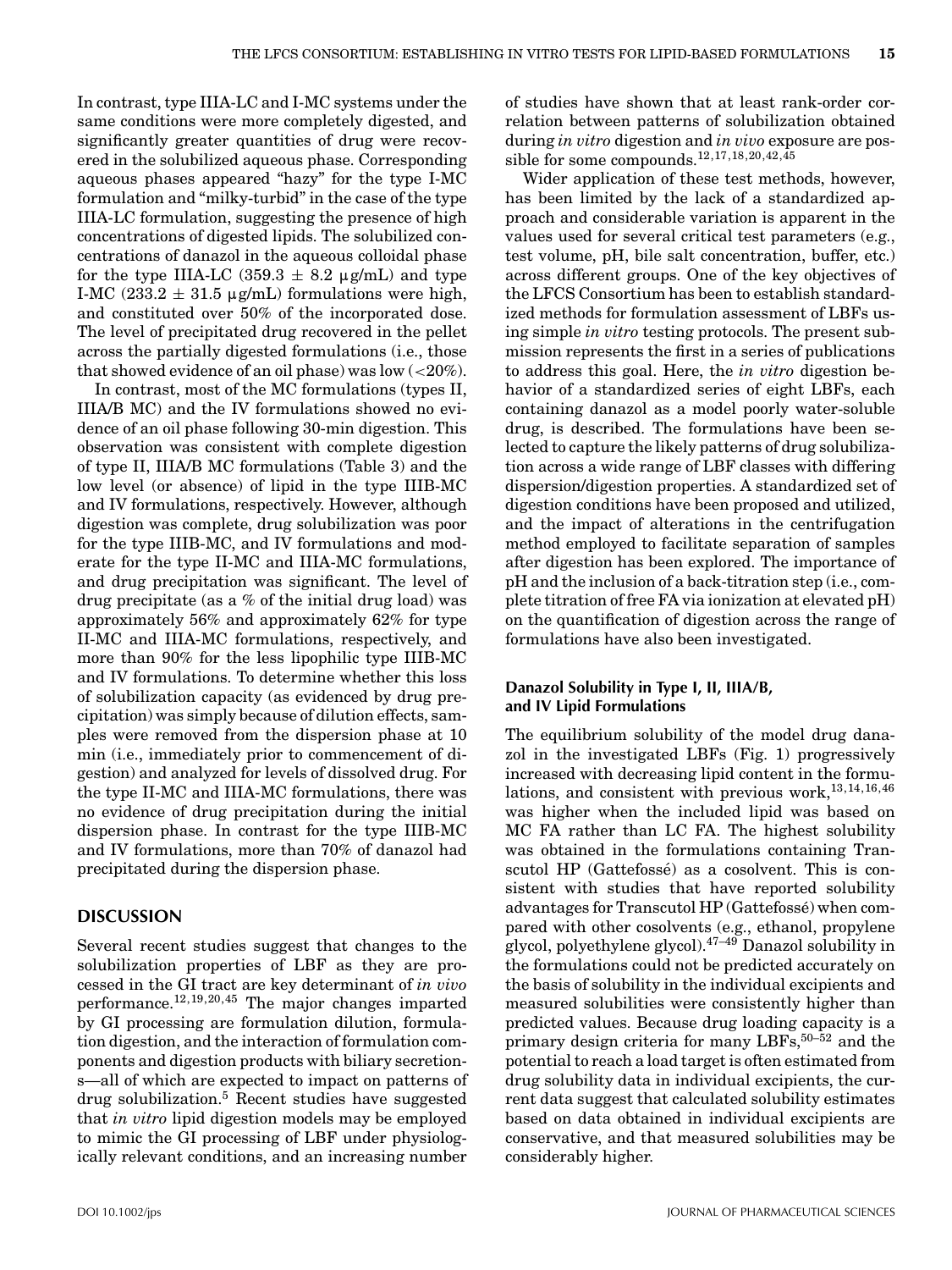#### **Comparative In Vitro Digestibility of Type I, II, IIIA/B, and IV Lipid Formulations**

Quantification of *in vitro* lipid digestion (as % digested) has been traditionally calculated using the moles of FA detected relative to the moles of FA equivalents in the formulation.20,28,33,36,53,54 This approach, however, is limited by incomplete FA ionization at GI pH (Table 3 and Fig. 4). Evaluation on the basis of detected (ionized) FA therefore leads to a significant underestimation of the extent of digestion and is complicated by the formulation dependence of FA ionization, and in particular the much lower ionization of LC (when compared with MC) FAs.<sup>34,35,55</sup>

To limit the effect of reduced FA ionization at lower pH, lipid digestion experiments may be conducted at pH toward the upper end of the likely intestinal pH range (e.g., pH 7.5). In the current studies, however, pH was instead maintained at levels more representative of upper small intestinal pH $^{56,57}$  (pH $6.5$ ) and unionized FA quantified by back titration. During back titration, the pH of the digest is rapidly increased to pH 9, creating conditions favoring complete ionization. Comparison of the extent of titration before and after pH shift subsequently provides a measure of differential ionization that can be used to correct digestion calculations.<sup>31,32</sup>

For the LC lipid formulations, levels of unionized FA were highly significant at pH 6.5 and exceeded that of ionized FA (Table 3). FA ionization was also lower during the digestion of the more lipophilic type I and II systems, consistent with less effective FA solubilization, and more constrained access to ionization sites when emulsified in larger colloidal droplets. Determination of total (ionized and unionized) FA using back titration therefore allowed much better estimation of formulation digestion. Using these methods, the extent of digestion of the type I-LC formulation was 25% and slightly higher for the type II-LC formulation [27%–37% depending on estimates of the expected maximum extent of FA liberation from Tween 85 (Sigma) surfactant] (Table 3). Digestion profiles are shown in Figure 3 and suggest that ongoing digestion of type I-LC and II-LC formulations was not limited by the duration of the experiment, and that continuing digestion was more likely limited by the solubilization capacity of the digestion media for the LC digestion products generated.<sup>28,58,59</sup> In the absence of the absorption sink that is present *in vivo*, the *in vitro* digestion of LC lipids is limited by the build up of poorly water-soluble digestion products on the droplet surface, effectively "poisoning" further enzyme binding and digestion.<sup>7,59,60</sup> As a result of incomplete digestion, samples from type I-LC and II-LC digestion tests contained significant quantities of a poorly dispersed oily phase, which likely comprised

undigested formulation and some phase-separated digestion products.<sup>28</sup> In contrast, the type IIIA-LC formulation showed greater evidence of prolonged and more efficient digestion (between 67% and 95%). The greater level of digestion may be attributed to (1) the enhanced dispersion properties of the type IIIA-LC system (the average oil droplet particle size was  $61.8 \pm 0.4$  nm following dispersion in the digestion medium) leading to higher levels of available lipid surface area for enzyme binding,  $61,62$  (2) improved solubilization of lipid digestion products by Cremophor EL (BASF Corporation) (contained in the type IIIA-LC formulation) compared with Tween 85 (Sigma) (in the type II-LC formulation), or (3) differences in enzyme inhibition mediated by the two surfactants.<sup>37</sup> Major differences in direct effects of Cremophor EL (BASF Corporation) and Tween 85 (Sigma) on enzyme activity were considered unlikely, however, because little difference in digestibility of the equivalent type II-MC and IIIA-MC formulations was apparent (Fig. 3a).

For the MC lipid formulations, the rate and extent of digestion of MC formulations was high and far less dependent on formulation–dispersion properties because the addition of surfactant had less effect on digestion when compared with addition of the same surfactant to the equivalent LC formulations and digestion of II-MC and IIIA-MC formulations was consistent despite differences in particle size (Table 2). For the MC systems, the greater intrinsic solubility of MC digestion products (when compared with the LC equivalents) is likely to have promoted the trafficking of digestion products away from the droplet surface, reducing the need for surfactant-mediated solubilization to maintain digestion. The presence of increased solubilization power therefore had little impact on digestion and the quantity of liberated FA was instead more highly correlated with the quantity of lipid in the formulation. The data indicate that the digestibility of a LBF is often independent of dispersion properties and instead is better correlated with lipid chain length, and more specifically, the fate of the lipid digestion products. Where digestion products readily enter the aqueous colloidal phase (e.g., in the case of MC formulations), digestion is rapid, complete, and formulation independent, whereas for lipids with less water-soluble digestion products, digestion is slower, incomplete, and significantly enhanced by the addition of excipients that promote solubilization.

Although pancreatic lipase is essential to the digestion of triglycerides and displays high specific activities toward both triglycerides and diglycerides, human pancreatic lipase has no or weak activity on monoglycerides. $63,64$  This has been suggested to reflect the greater affinity of pancreatic lipase for substrates forming an oil-in-water interface. The more polar monoglycerides have the propensity to form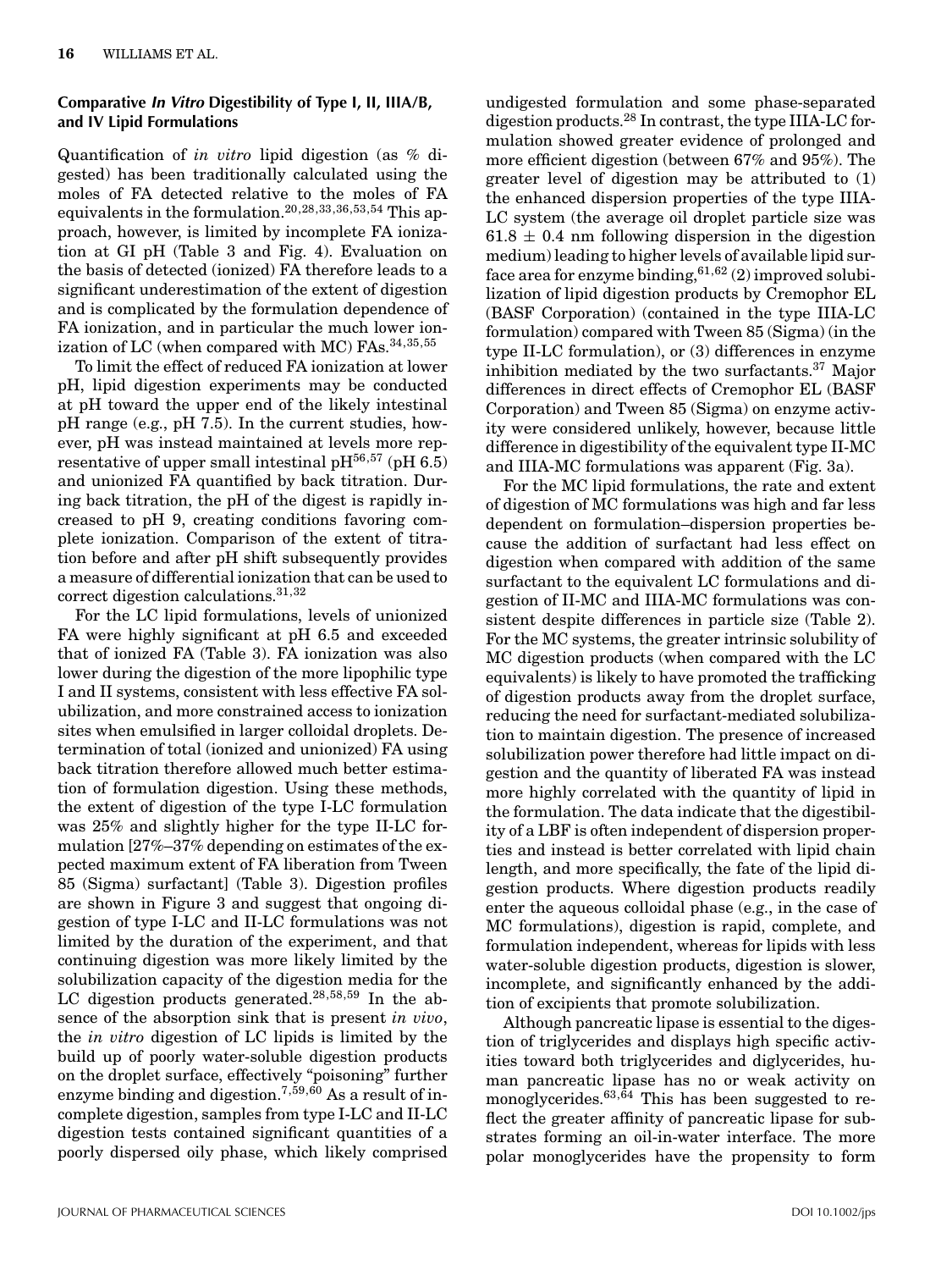micellar structures and remain dispersed in solution, whereas the pancreatic lipase binds at the oil–water interface.31,38 In contrast, CEH and PLRP2 have a reverse affinity for lipidic substrates and show superior activity toward monoglycerides $63,64$  and digestible surfactants such as Labrasol and Gelucire $31,38$  (Gattefosse). In the current studies, differing enzymes are therefore likely to have been involved to varying degrees in the digestion of type I–IV formulations. Nonetheless, the porcine pancreatic extract utilized here contains both the classical colipase-dependent pancreatic lipase (PPL) and CEH, and is therefore expected to provide representative digestive activity against a range of lipidic and surfactant substrates.

#### **Danazol Solubilization on In Vitro Digestion of Type I, II, IIIA/B, and IV Lipid Formulations**

The solubilization behavior of danazol, a model lipophilic drug ( $log P = 4.5$ ), after dispersion and digestion of the series of LFCS formulations was highly dependent on formulation type. Notably, however, solubilization patterns were largely independent of simple descriptors of formulation performance such as digestibility or degree of initial dispersion. For the most hydrophilic type IV and IIIB-MC formulations, wherein initial dispersion and subsequent digestion were rapid, drug precipitation was evident even on dispersion and was almost complete by the end of the 30-min digestion period. The loss of solubilization capacity resulting from surfactant and cosolvent dilution, and the limited quantity (or absence) of lipid digestion products to assist ongoing solubilization, therefore reduced formulation performance. For the type II-MC and IIIA-MC formulations, solubilization properties were somewhat improved, although precipitation remained significant. These formulations were rapidly and completely digested; however, the aqueous phase generated retained limited solubilization capacity, reflecting the lower ability of MC digestion products to swell micellar structures (compared with LC equivalents) and improve the solubilization capacity of endogenous mixed micelles.65

For the LC formulation, the patterns of *in vitro* solubilization were complicated by incomplete formulation digestion. For the poorly dispersed and most lipophilic type I-LC and II-LC formulations, an oil phase persisted after digestion, resulting in drug retention within the incompletely digested and dispersed oil phase. This is in line with previous studies,  $14,17,45$  and reflects a combination of incomplete digestion under *in vitro* conditions (Table 3) and relatively poor emulsification properties. In comparison, the type IIIA-LC formulation dispersed rapidly and effectively to form submicron-sized emulsion droplets and was very effectively digested under the current conditions. Unlike the well dispersed MC formulations, however, digestion of the type IIIA-LC formulation did not result in a decrease in solubilization properties and precipitation was negligible.

In contrast to the other MC formulations and the type I-LC formulation, the type I-MC formulation resulted in an incompletely dispersed "oil" phase after digestion; however, digestion was largely complete and the "oil" phase therefore contained phaseseparated digestion products rather than incompletely digested formulation. The oil phase was also apparent only after centrifugation and was readily redispersed, suggesting the presence of larger emulsified lipid droplets or vesicles that "creamed" on centrifugation rather than a phase-separated oil phase. Unlike the other MC formulations drug precipitation from the type I-MC formulation was limited. The large quantity of MC lipid present in the type I formulation, coupled with near-complete digestion, therefore appears to have resulted in the generation of an aqueous phase rich in lipid digestion products that maintain drug solubilization, but that are also of sufficient large particle size to cream or float on centrifugation, providing the visual impression of phase separation into an oil phase (suggesting incomplete digestion).

Although the current study is the first to specifically compare *in vitro* digestion performance across the complete range of LFCS formulation types, the data obtained are consistent with much of the available literature. Thus, Mohsin et al. $46$  showed using fenofibrate as a model drug that type IIIB-MC and IV systems were prone to drug precipitation following simple dilution, and that type II-MC and IIIA-MC systems were more able to resist precipitation on dispersion. Cuine et al.<sup>19</sup> showed that danazol solubilization following digestion of a type IIIA-LC formulation, very similar to that employed here [30% soybean oil,  $30\%$  Maisine<sup>TM</sup> 35-1 (Gattefossé), and  $40\%$  Cremophor EL (BASF Corporation)] but utilizing slightly different experimental conditions, was able to maintain drug solubilization after digestion, much more effectively than a lipid-free type IV formulation [65% Cremophor EL (BASF Corporation) and 35% ethanol]. This marked difference in *in vitro* performance was later correlated with bioavailability after formulation administration to (fasted) beagle dogs, where danazol exposure was approximately 3.2-fold higher in the case of the type IIIA-LC formulation. Differences between type IIIA MC and LC formulations were also examined by Porter et al.<sup>16</sup> and consistent with the data reported here, the MC formulations resulted in significantly greater precipitation on *in vitro* digestion when compared with equivalent type IIIA-LC formulation and this again translated to differences in *in vivo* exposure.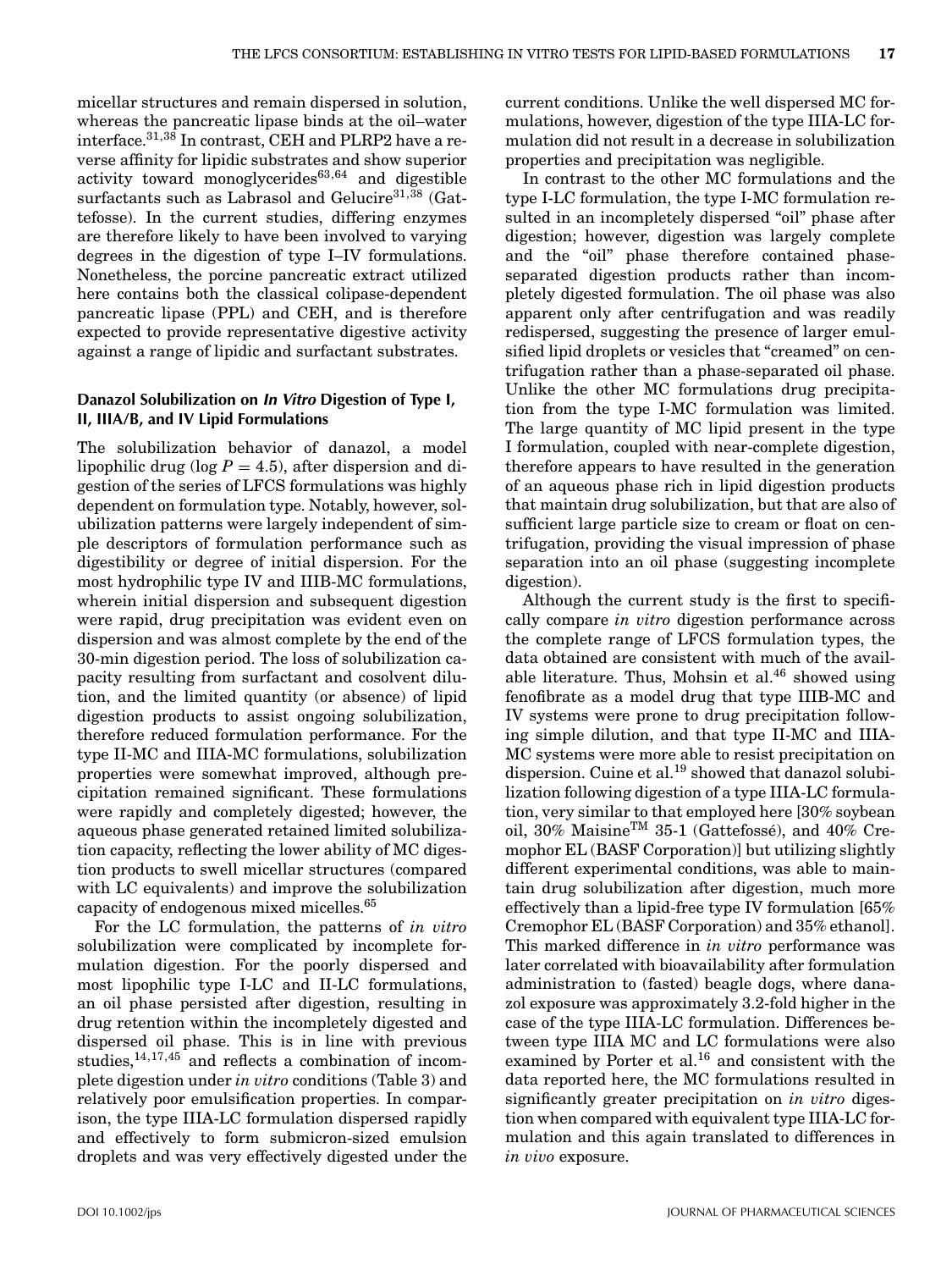The impact of drug precipitation during dispersion and digestion of lipid formulations on drug absorption may also be dependent on the physical form of the precipitate. In the event that the precipitate is amorphous,  $11,66$  rapid redissolution may be sufficient to replenish the decrease in solubilized drug concentrations caused by precipitation. In the case of danazol, previous work has shown that precipitates analyzed following *in vitro* digestion LBFs contain crystalline drug. $67,68$  Where possible, however, the physical form of any precipitate formed during lipid digestion experiments might usefully be checked.

## **Evaluation of Ultracentrifugation Versus Bench-Top Centrifugation in the Separation of In Vitro Digests**

Considering both efficiency and convenience, the most suitable method for separating digestion samples prior to analysis for drug distribution across the various digestion phases was dependent on the degree of formulation dispersion and digestibility. Poor dispersion and incomplete digestion of the more lipophilic formulations [i.e., type I (both MC and LC), II-LC and IIIA-LC systems] resulted in the retention of a poorly dispersed oil phase after digestion, and ultracentrifugation was required to most effectively separate the oil phase from the aqueous and pellet phases without compromising mass balance. However, for the less lipophilic formulations that lacked the oil phase, bench-top centrifugation was sufficient to allow phase separation of solid precipitated drug from the aqueous phase (Fig. 8). The use of bench-top centrifugation is more convenient in terms of availability and cost and also permitted the use of lower sample volumes. The bench-top method was therefore preferred for sample separation when no oil phase was present and provides an advantage where multiple samples are envisaged to provide a kinetic pattern of drug solubilization–precipitation on digestion. Given the increasing propensity toward the use of self-emulsifying LBF that disperse to form nanosized emulsion droplets or micellar solutions (i.e., type IIIA/B and IV formulations), that do not generate oil phases on digestion, bench-top centrifugation is likely to be an acceptable (and therefore preferred on the basis of ease of use) method of sample separation for many prototype formulations. Where the precipitate consists of a fine dispersion of low-density amorphous nanoparticles, a bench-top centrifuge may not separate all of the solid material from the aqueous phase  $69,70$  and the use of an ultracentrifuge in these situations may be more appropriate.

#### **Cross-Laboratory Evaluation of the Robustness of In Vitro Digestion Data**

Equivalent *in vitro* digestion tests were performed on all eight LBFs in laboratories at Monash and Copen-

hagen according to the initial test conditions proposed by the LFCS Consortium. These experiments were undertaken to determine whether consistent results could be obtained in different laboratories using the same protocol, and therefore to probe the robustness of the evaluation methodology. Using the standard protocol, consistent patterns of FA titration were obtained in both locations (Figs. 6 and 7), suggesting that the assay as described was robust. It was evident, however, that variability in the *in vitro* data was more common for the LC formulations when compared with equivalent MC formulations. This likely reflects (1) the higher  $pK_a$  of LC FA at pH 6.5,<sup>34</sup> and therefore, greater sensitivity to fluctuations in pH around the set point, and (2) the relatively poorer dispersion properties of the LC formulations, and therefore, greater sensitivity to stirring conditions (see *Supplementary Materials*). Nonetheless, the consistent digestion data obtained here for even the most poorly dispersed formulations (i.e., type I) across both laboratories confirm the suitability of the experimental setup, including the use of an overhead propeller stirrer for the conduct of *in vitro* digestion profiling of candidate LBF.

# **CONCLUSIONS**

Standardized baseline conditions for the evaluation of LBF using *in vitro* lipid digestion tests have been proposed and a broad range of LBF types examined. The data obtained under a consistent set of *in vitro* digestion conditions provide an opportunity to directly compare LBF performance and permit initial identification of key experimental variables. Experiments were conducted at pH 6.5, using 2 mM Tris-maleate buffer containing  $150$  mM NaCl,  $1.4$  mM CaCl<sub>2</sub>,  $3$  mM NaTDC, and 0.75 mM PC. To better estimate the extent of LBF digestion, levels of unionized FA were determined by back titration. Consistent digestion data for the investigated LBFs were obtained at two sites (Monash and Copenhagen), providing some confidence in the robustness of the methods employed, and evaluation of separation techniques indicated that under many conditions, bench-top centrifugation may be an easier and more high throughput methods of sample separation. Using these conditions, good differentiation of formulation performance was possible. Digestion of type II-MC and IIIA-MC formulations resulted in rapid loss of drug solubilization capacity, whereas the more hydrophilic type IIIB-MC and IV formulations exhibited a similar loss of solubilization during the initial dispersion phase. In contrast, levels of drug precipitate were considerably lower in the case of LBFs containing LC lipids and the lipophilic type I-MC formulation.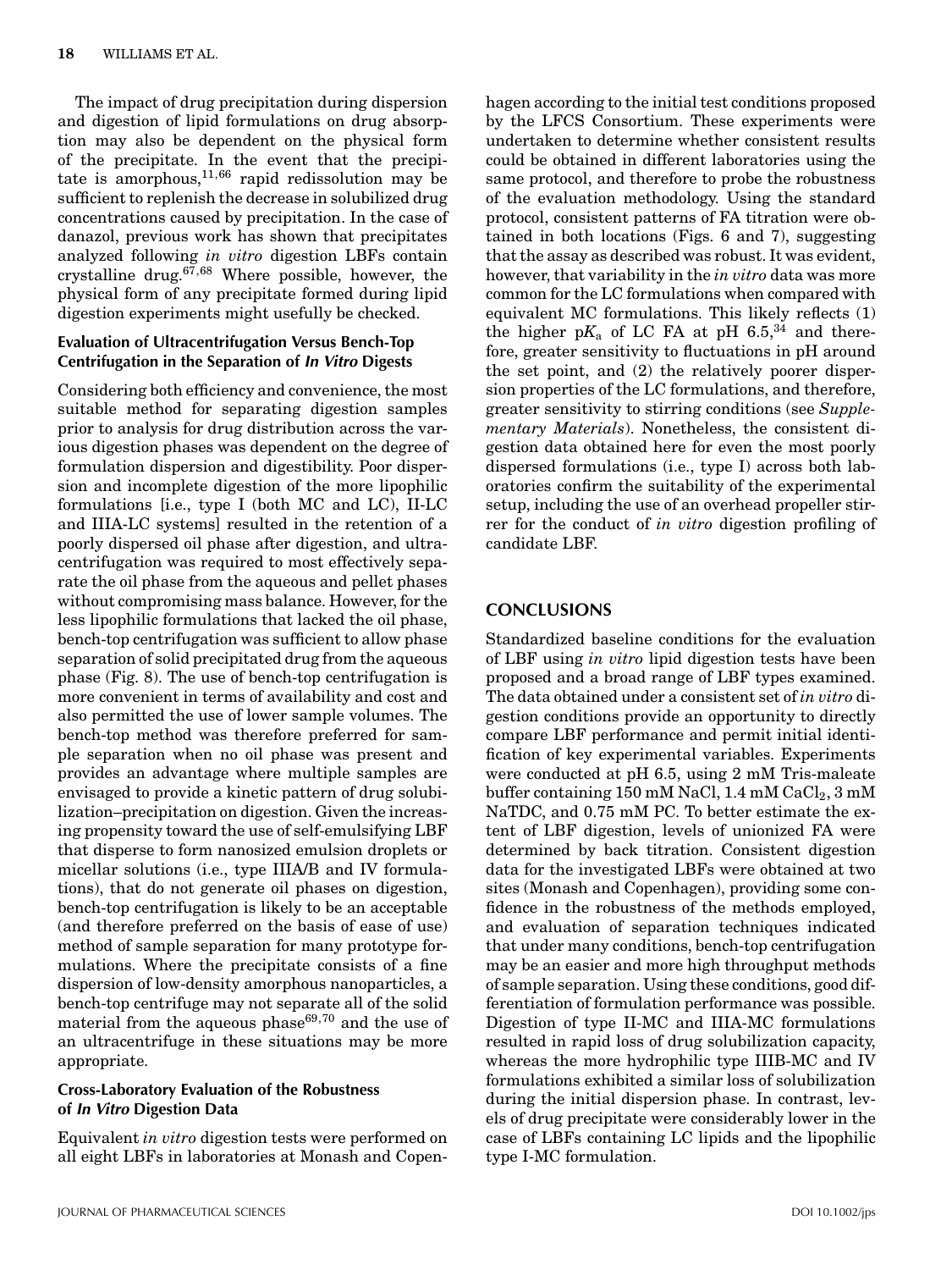#### **ACKNOWLEDGMENTS**

This study results from a joint collaboration between members of the LFCS Consortium funded primarily by Capsugel, Sanofi R&D, Gattefossé, and Merck Serono with additional funding from NiCox, Roche, Bristol-Myers Squibb, and Actelion. The authors would like to acknowledge Rhiannon Smythe and Samuel Wood for determining danazol solubilities in pure lipid excipients.

#### **REFERENCES**

- 1. Hauss DJ. 2007. Enhancing the bioavailability of poorly watersoluble drugs. New York: Informa Healthcare.
- 2. Pouton CW. 2000. Lipid formulations for oral administration of drugs: Non-emulsifying, self-emulsifying and "self-microemulsifying" drug delivery systems. Eur J Pharm Sci 11:S93–S98.
- 3. Pouton CW, Porter CJH. 2008. Formulation of lipid-based delivery systems for oral administration: Materials, methods and strategies. Adv Drug Deliv Rev 60(6):625–637.
- 4. Wassvik CM, Holmen AG, Bergstrom CAS, Zamora I, Artursson P. 2006. Contribution of solid-state properties to the aqueous solubility of drugs. Eur J Pharm Sci 29(3–4):294–305.
- 5. Porter CJH, Trevaskis NL, Charman WN. 2007. Lipids and lipid-based formulations: Optimizing the oral delivery of lipophilic drugs. Nat Rev Drug Discover 6(3):231–248.
- 6. Bakala N'Goma JC, Amara S, Dridi K, Jannin V, Carriere F. 2012. Understanding lipid digestion in the GI tract for effective drug delivery. Ther Deliv 3(1):105–124.
- 7. Carey MC, Small DM, Bliss CM. 1983. Lipid digestion and absorption. Annu Rev Physiol 45:651–677.
- 8. Hofmann AF, Borgstrom B. 1964. The intraluminal phase of fat digestion in man: The lipid content of the micellar and oil phases of intestinal content obtained during fat digestion and absorption. J Clin Invest 43(2):247–257.
- 9. Hofmann AF, Borgstrom B. 1962. Physico-chemical state of lipids in intestinal content during their digestion and absorption. Fed Proc 21(1):43–50.
- 10. Hofmann AF. 1963. Function of bile salts in fat absorption— Solvent properties of dilute micellar solutions of conjugated bile salts. Biochem J 89(1):57–68.
- 11. Sassene PJ, Knopp MM, Hesselkilde JZ, Koradia V, Larsen A, Rades T, Mullertz A. 2010. Precipitation of a poorly soluble model drug during *in vitro* lipolysis: Characterization and dissolution of the precipitate. J Pharm Sci 99(12):4982–4991.
- 12. Larsen A, Holm R, Pedersen ML, Mullertz A. 2008. Lipid-based formulations for danazol containing a digestible surfactant, labrafil M2125CS: *In vivo* bioavailability and dynamic *in vitro* lipolysis. Pharm Res 25(12):2769–2777.
- 13. Kaukonen AM, Boyd BJ, Charman WN, Porter CJH. 2004. Drug solubilization behavior during *in vitro* digestion of suspension formulations of poorly water-soluble drugs in triglyceride lipids. Pharm Res 21(2):254–260.
- 14. Kaukonen AM, Boyd BJ, Porter CJH, Charman WN. 2004. Drug solubilization behavior during *in vitro* digestion of simple triglyceride lipid solution formulations. Pharm Res 21(2):245–253.
- 15. Humberstone AJ, Charman WN. 1997. Lipid-based vehicles for the oral delivery of poorly water soluble drugs. Adv Drug Deliv Rev 25(1):103–128.
- 16. Porter CJH, Kaukonen AM, Boyd BJ, Edwards GA, Charman WN. 2004. Susceptibility to lipase-mediated digestion reduces the oral bioavailability of danazol after administration as a medium-chain lipid-based microemulsion formulation. Pharm

Res 21(8):1405–1412.

- 17. Porter CJH, Kaukonen AM, Taillardat-Bertschinger A, Boyd BJ, O'Connor JM, Edwards GA, Charman WN. 2004. Use of *in vitro* lipid digestion data to explain the *in vivo* performance of triglyceride-based oral lipid formulations of poorly water-soluble drugs: Studies with halofantrine. J Pharm Sci 93(5):1110–1121.
- 18. Dahan A, Hoffman A. 2006. Use of a dynamic *in vitro* lipolysis model to rationalize oral formulation development for poor water soluble drugs: Correlation with *in vivo* data and the relationship to intra-enterocyte processes in rats. Pharm Res 23(9):2165–2174.
- 19. Cuine JF, Charman WN, Pouton CW, Edwards GA, Porter CJH. 2007. Increasing the proportional content of surfactant (Cremophor EL) relative to lipid in self-emulsifying lipid-based formulations of danazol reduces oral bioavailability in beagle dogs. Pharm Res 24(4):748–757.
- 20. Cuine JF, McEvoy CL, Charman WN, Pouton CW, Edwards GA, Benameur H, Porter CJH. 2008. Evaluation of the impact of surfactant digestion on the bioavailability of danazol after oral administration of lipidic self-emulsifying formulations to dogs. J Pharm Sci 97(2):995–1012.
- 21. Di Maio S, Carrier RL. 2011. Gastrointestinal contents in fasted state and post-lipid ingestion: *In vivo* measurements and *in vitro* models for studying oral drug delivery. J Control Release 151(2):110–122.
- 22. Larsen AT, Sassene P, Mullertz A. 2011. *In vitro* lipolysis models as a tool for the characterization of oral lipid and surfactant based drug delivery systems. Int J Pharm 417(1–2):245– 255.
- 23. Hur SJ, Lim BO, Decker EA, McClements DJ. 2011. *In vitro* human digestion models for food applications. Food Chem 125(1):1–12.
- 24. McClements DJ, Li Y. 2010. Review of *in vitro* digestion models for rapid screening of emulsion-based systems. Food Funct 1(1):32–59.
- 25. Pedersen BL, Mullertz A, Brondsted H, Kristensen HG. 2000. A comparison of the solubility of danazol in human and simulated gastrointestinal fluids. Pharm Res 17(7):891– 894.
- 26. Khoo SM, Humberstone AJ, Porter CJH, Edwards GA, Charman WN. 1998. Formulation design and bioavailability assessment of lipidic self-emulsifying formulations of halofantrine. Int J Pharm 167(1–2):155–164.
- 27. Zangenberg NH, Mullertz A, Kristensen HG, Hovgaard L. 2001. A dynamic *in vitro* lipolysis model I. Controlling the rate of lipolysis by continuous addition of calcium. Eur J Pharm Sci 14(2):115–122.
- 28. Sek L, Porter CJH, Kaukonen AM, Charman WN. 2002. Evaluation of the *in vitro* digestion profiles of long and medium chain glycerides and the phase behaviour of their lipolytic products. J Pharm Pharmacol 54(1):29–41.
- 29. Persson EM, Gustafsson AS, Carlsson AS, Nilsson RG, Knutson L, Forsell P, Hanisch G, Lennernas H, Abrahamsson B. 2005. The effects of food on the dissolution of poorly soluble drugs in human and in model small intestinal fluids. Pharm Res 22(12):2141–2151.
- 30. Hansky J. 1967. Calcium content of duodenal juice. Am J Dig Dis 12(7):725-&.
- 31. Fernandez S, Rodier JD, Ritter N, Mahler B, Demarne F, Carriere F, Jannin V. 2008. Lipolysis of the semi-solid selfemulsifying excipient gelucire (R) 44/14 by digestive lipases. Biochim Biophys Acta 1781(8):367–375.
- 32. Fernandez S, Chevrier S, Ritter N, Mahler B, Demarne F, Carriere F, Jannin V. 2009. *In vitro* gastrointestinal lipolysis of four formulations of piroxicam and cinnarizine with the self emulsifying excipients labrasol (R) and gelucire (R) 44/14. Pharm Res 26(8):1901–1910.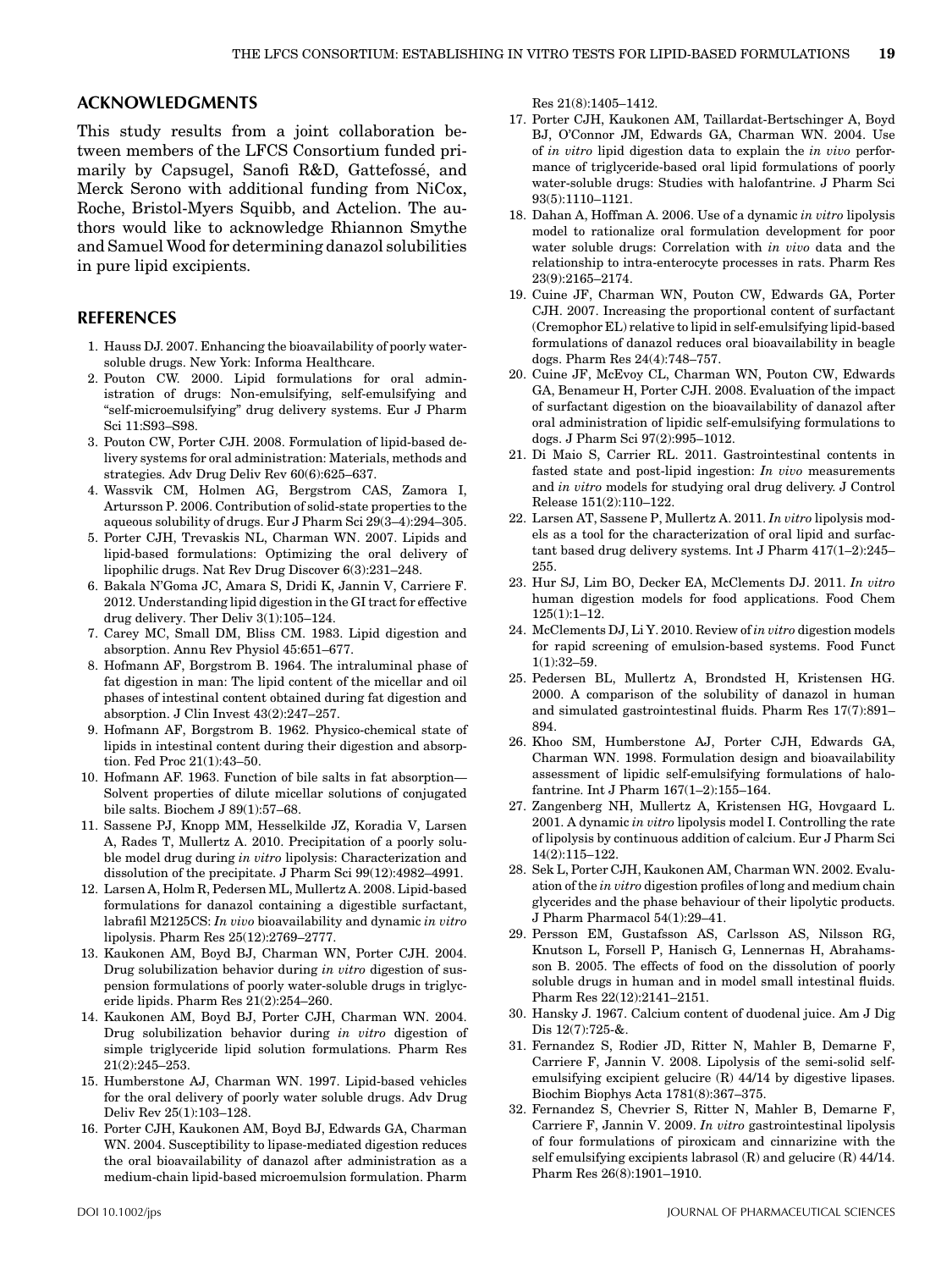- 33. Christensen JO, Schultz K, Mollgaard B, Kristensen HG, Mullertz A. 2004. Solubilisation of poorly water-soluble drugs during *in vitro* lipolysis of medium- and long-chain triacylglycerols. Eur J Pharm Sci 23(3):287–296.
- 34. Kanicky JR, Shah DO. 2002. Effect of degree, type, and position of unsaturation on the pK(a) of long-chain fatty acids. J Colloid Interface Sci 256(1):201–207.
- 35. Cistola DP, Hamilton JA, Jackson D, Small DM. 1988. Ionization and phase-behavior of fatty-acids in water—Application of the Gibbs phase rule. Biochemistry 27(6):1881–1888.
- 36. Li Y, McClements DJ. 2010. New mathematical model for interpreting pH-stat digestion profiles: Impact of lipid droplet characteristics on *in vitro* digestibility. J Agricult Food Chem 58(13):8085–8092.
- 37. Christiansen A, Backensfeld T, Weitschies W. 2010. Effects of non-ionic surfactants on *in vitro* triglyceride digestion and their susceptibility to digestion by pancreatic enzymes. Eur J Pharm Sci 41(2):376–382.
- 38. Fernandez S, Jannin V, Rodier JD, Ritter N, Mahler B, Carriere F. 2007. Comparative study on digestive lipase activities on the self emulsifying excipient labrasol (R), medium chain glycerides and PEG esters. Biochim Biophys Acta 1771(5):633–640.
- 39. Eydoux C, Aloulou A, De Caro J, Grandval P, Laugier R, Carriere F, De Caro A. 2006. Human pancreatic lipase-related protein 2: Tissular localization along the digestive tract and quantification in pancreatic juice using a specific ELISA. Biochim Biophys Acta 1760(10):1497–1504.
- 40. de Caro J, Eydoux C, Cherif S, Lebrun R, Gargouri Y, Carriere F, De Caro A. 2008. Occurrence of pancreatic lipase-related protein-2 in various species and its relationship with herbivore diet. Comp Biochem Physiol B Biochem Mol Biol 150(1):1–9.
- 41. Zangenberg NH, Mullertz A, Kristensen HG, Hovgaard L. 2001. A dynamic *in vitro* lipolysis model II: Evaluation of the model. Eur J Pharm Sci 14(3):237–244.
- 42. Dahan A, Hoffman A. 2007. The Effect of different lipid based formulations on the oral absorption of lipophilic drugs: The ability of *in vitro* lipolysis and consecutive ex vivo intestinal permeability data to predict *in vivo* bioavailability in rats. Eur J Pharm Biopharm 67(1):96–105.
- 43. Lim LH, Tan A, Simovic S, Prestidge CA. 2011. Silica–lipid hybrid microcapsules: Influence of lipid and emulsifier type on *in vitro* performance. Int J Pharm 409(1–2):297–306.
- 44. Reymond JP, Sucker H. 1988. *In vitro* model for ciclosporin intestinal absorption in lipid vehicles. Pharm Res 5(10):673–676.
- 45. Han SF, Yao TT, Zhang XX, Gan L, Zhu CL, Yua HZ, Gan Y. 2009. Lipid-based formulations to enhance oral bioavailability of the poorly water-soluble drug anethol trithione: Effects of lipid composition and formulation. Int J Pharm 379(1):18–24.
- 46. Mohsin K, Long MA, Pouton CW. 2009. Design of lipid-based formulations for oral administration of poorly water-soluble drugs: Precipitation of drug after dispersion of formulations in aqueous solution. J Pharm Sci 98(10):3582–3595.
- 47. Shen HR, Zhong MK. 2006. Preparation and evaluation of selfmicroemulsifying drug delivery systems (SMEDDS) containing atorvastatin. J Pharm Pharmacol 58(9):1183–1191.
- 48. Basalious EB, Shawky N, Badr-Eldin SM. 2010. SNEDDS containing bioenhancers for improvement of dissolution and oral absorption of lacidipine. I: Development and optimization. Int J Pharm 391(1–2):203–211.
- 49. Ahmad J, Kohli K, Mir SR, Amin S. 2011. Formulation of selfnanoemulsifying drug delivery system for telmisartan with improved dissolution and oral bioavailability. J Dispers Sci Technol 32(7):958–968.
- 50. Zheng W, Jain A, Papoutsakis D, Dannenfelser RM, Panicucci R, Garad S. 2012. Selection of oral bioavailability enhancing formulations during drug discovery. Drug Dev Ind Pharm 38(2):235–247.
- 51. Jannin V, Musakhanian J, Marchaud D. 2008. Approaches for the development of solid and semi-solid lipid-based formulations. Adv Drug Deliv Rev 60(6):734–746.
- 52. Zhang F, DiNunzio JC. 2012. Solubilized formulations. In Formulating poorly water soluble drugs; Williams III RO, Watts AB, Miller DA, Eds. New York: Springer, pp 171–208.
- 53. Fatouros DG, Nielsen FS, Douroumis D, Hadjileontiadis LJ, Mullertz A. 2008. *In vitro*–*in vivo* correlations of selfemulsifying drug delivery systems combining the dynamic lipolysis model and neuro-fuzzy networks. Eur J Pharm Biopharm 69(3):887–898.
- 54. Li Y, McClements DJ. 2011. Inhibition of lipase-catalyzed hydrolysis of emulsified triglyceride oils by low-molecular weight surfactants under simulated gastrointestinal conditions. Eur J Pharm Biopharm 79(2):423–431.
- 55. Egretcharlier M, Sanson A, Ptak M, Bouloussa O. 1978. Ionization of fatty-acids at lipid–water interface. FEBS Lett 89(2):313–316.
- 56. Kalantzi L, Goumas K, Kalioras V, Abrahamsson B, Dressman JB, Reppas C. 2006. Characterization of the human upper gastrointestinal contents under conditions simulating bioavailability/bioequivalence studies. Pharm Res 23(1):165–176.
- 57. Mudie DM, Amidon GL, Amidon GE. 2010. Physiological parameters for oral delivery and *in vitro* testing. Mol Pharm 7(5):1388–1405.
- 58. MacGregor KJ, Embleton JK, Lacy JE, Perry EA, Solomon LJ, Seager H, Pouton CW. 1997. Influence of lipolysis on drug absorption from the gastro-intestinal tract. Adv Drug Deliv Rev 25(1):33–46.
- 59. McClements DJ, Li Y. 2010. Structured emulsion-based delivery systems: Controlling the digestion and release of lipophilic food components. Adv Colloid Interface Sci 159(2):213– 228.
- 60. Patton JS, Carey MC. 1979. Watching fat digestion. Science 204(4389):145–148.
- 61. Armand M, Borel P, Ythier P, Dutot G, Melin C, Senft M, Lafont H, Lairon D. 1992. Effects of droplet size, triacylglycerol composition, and calcium on the hydrolysis of complex emulsions by pancreatic lipase—An *in vitro* study. J Nutr Biochem 3(7):333–341.
- 62. Delorme V, Dhouib R, Canaan S, Fotiadu F, Carriere F, Cavalier J-F. 2011. Effects of surfactants on lipase structure, activity, and inhibition. Pharm Res 28(8):1831–1842.
- 63. Eydoux C, Spinelli S, Davis TL, Walker JR, Seitova A, Dhe-Paganon S, De Caro A, Cambillau C, Carriere F. 2008. Structure of human pancreatic lipase-related protein 2 with the lid in an open conformation. Biochemistry 47(36):9553–9564.
- 64. Eydoux C, De Caro J, Ferrato F, Boullanger P, Lafont D, Laugier R, Carriere F, De Caro A. 2007. Further biochemical characterization of human pancreatic lipase-related protein 2 expressed in yeast cells. J Lipid Res 48(7):1539–1549.
- 65. Kossena GA, Boyd BJ, Porter CJH, Charman WN. 2003. Separation and characterization of the colloidal phases produced on digestion of common formulation lipids and assessment of their impact on the apparent solubility of selected poorly water-soluble drugs. J Pharm Sci 92(3):634–648.
- 66. Thomas N, Holm R, Mullertz A, Rades T. 2012. *In vitro* and *in vivo* performance of novel supersaturated selfnanoemulsifying drug delivery systems (super-SNEDDS). J Control Release. [Epub ahead of print.]
- 67. Sassene P, Larsen A, Koradia V, Rades T, Mullertz A. Precipitation of three poorly soluble model drugs during *in vitro* lipolysis: Characterization and dissolution of the precipitate. [In preparation.]
- 68. Anby MU, Williams HD, McIntosh M, Benameur H, Edwards GA, Pouton CW, Porter CJH. Lipid digestion as a trigger for supersaturation: *In vitro* and *in vivo* evaluation of the utility